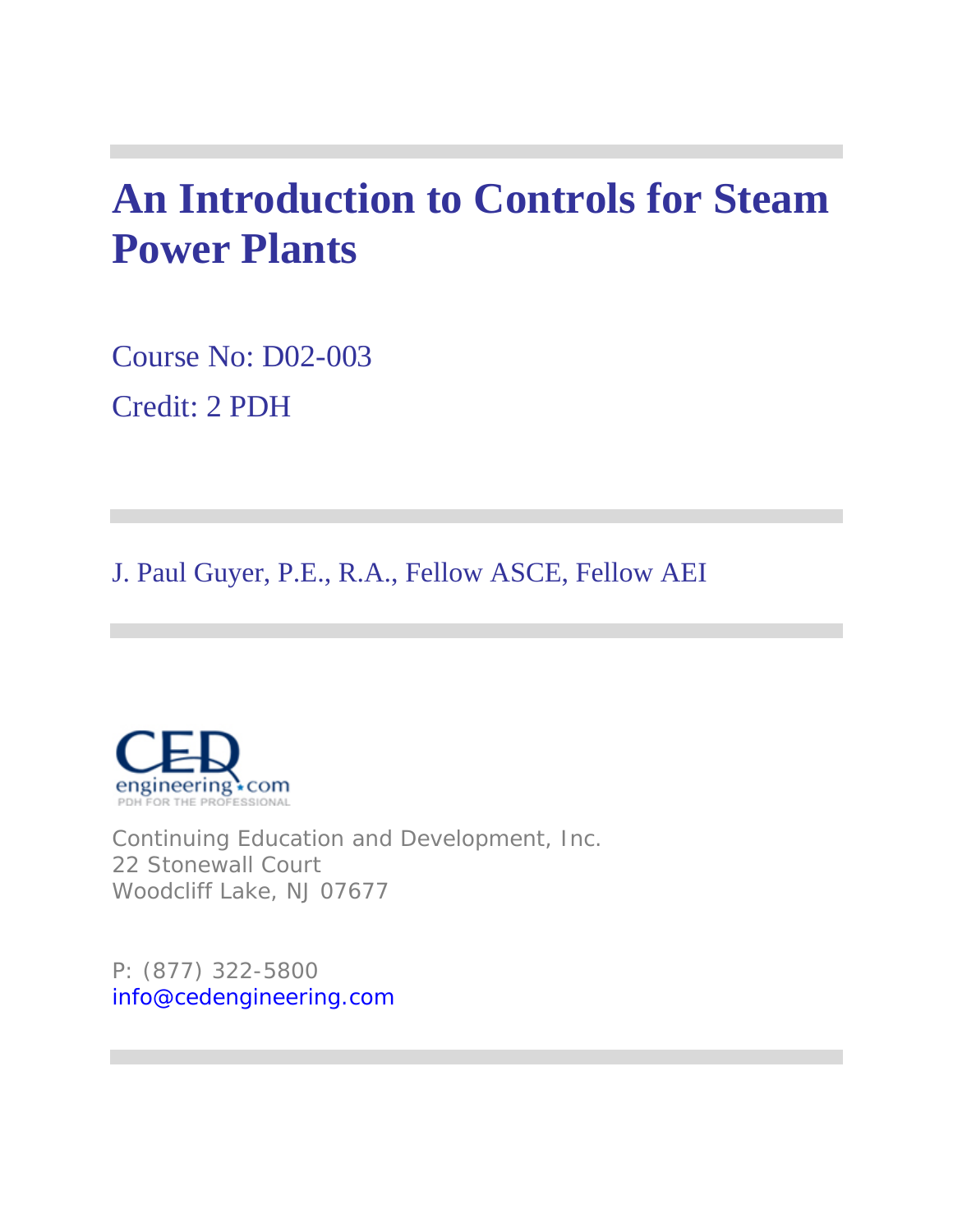# An Introduction to Controls for Steam Power Plants



### J. Paul Guyer, P.E., R.A.

Paul Guyer is a registered civil engineer, mechanical engineer, fire protection engineer and architect with 35 years of experience designing buildings and related infrastructure. For an additional 9 years he was a principal staff advisor to the California Legislature on capital outlay and infrastructure issues. He is a graduate of Stanford University and has held numerous national, state and local offices with the American Society of Civil Engineers, Architectural Engineering Institute and National Society of Professional Engineers.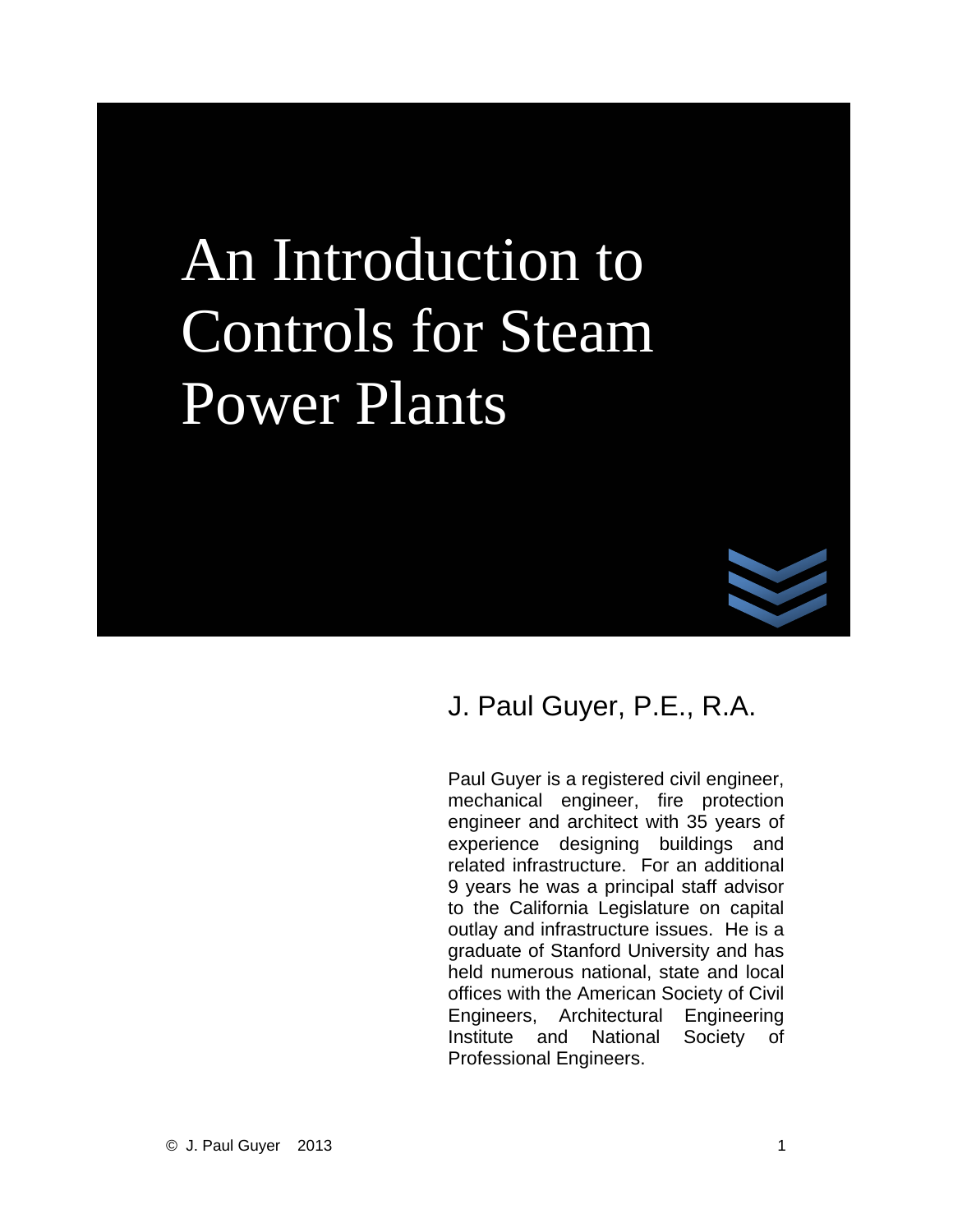### **CONTENTS**

- **1. TYPES OF CONTROLS AND CONTROL SYSTEMS**
- **2. STEAM POWER PLANT CONTROLS**
- **3. SAFETY DEVICES AND INTERLOCKS**
- **4. CONTROL LOOPS**
- **5. FLOW METERS**
- **6. PRESSURE GAUGES**
- **7. TEMPERATURE SENSORS**
- **8. TRANSMITTERS**
- **9. RECORDERS**
- **10. CONTROLLERS**
- **11. OPERATORS**
- **12. POSITIONERS**
- **13. CONTROL ROOM**

*(This publication is adapted from the Unified Facilities Criteria of the United States government which are*  in the public domain, have been authorized for unlimited distribution, and are not copyrighted.)

*(Figures, tables and formulas in this publication may at times be a little difficult to read, but they are the best available. DO NOT PURCHASE THIS PUBLICATION IF THIS LIMITATION IS NOT ACCEPTABLE TO YOU.)*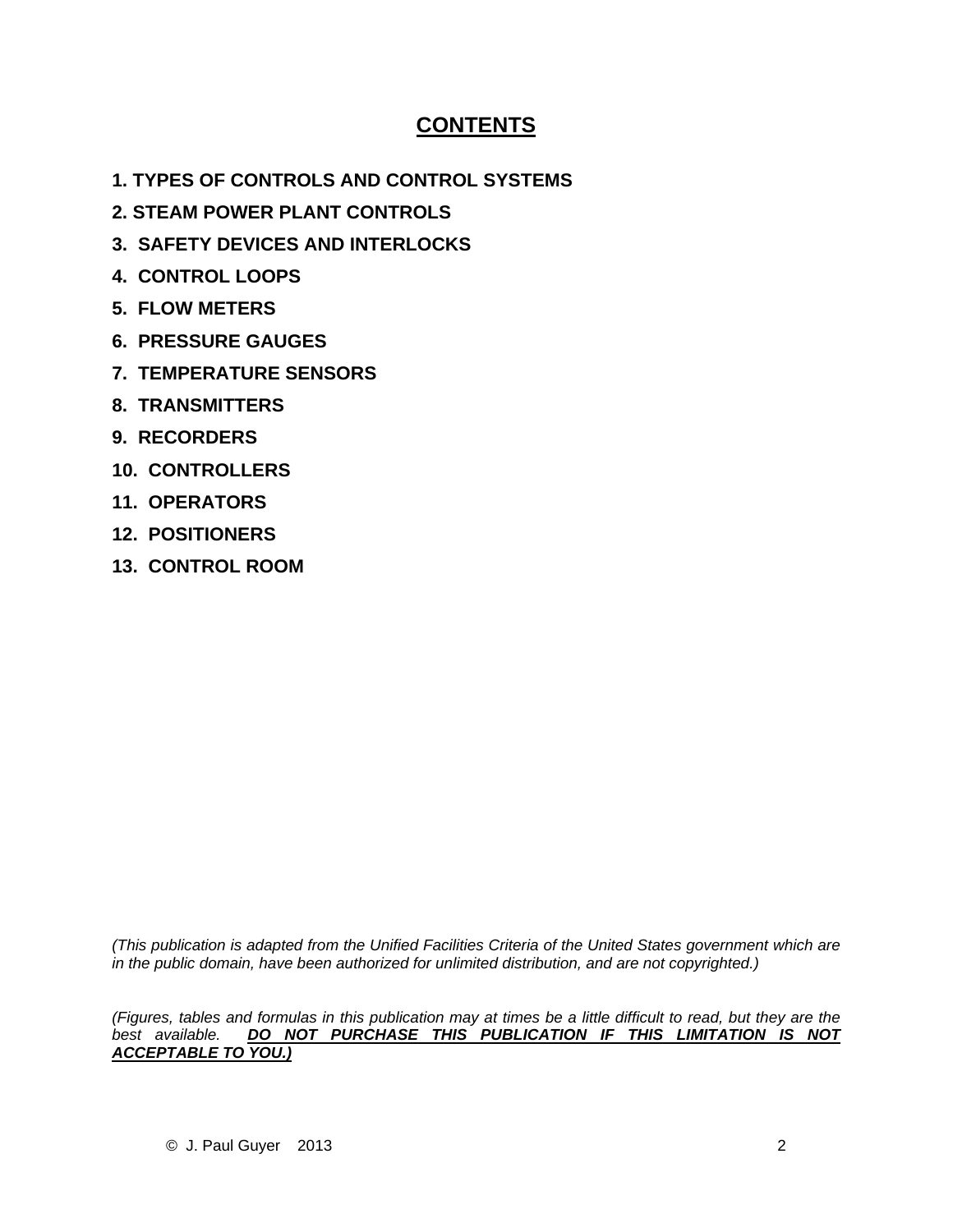**1. TYPES OF CONTROLS AND CONTROL SYSTEMS.** There are basically three types of industrial instrumentation systems for power plant control: analog, microprocessor, and computer.

**1.1 ANALOG.** Analog control is the representation of numerical quantities by means of physical variables such as current, air pressure, voltage, rotation, resistance, electromagnetic field (EMF), etc. Analog control over the last 30 years has consisted primarily of two types:

a) Pneumatic - the use of air pressure (or other gases occasionally) as the power source to represent numerical values.

b) Electronic - the use of current, voltage, resistance, EMF etc. as the power source to represent numerical values.

**1.2 MICROPROCESSOR-BASED CONTROL STATIONS.** These are a digital standalone single controller type, or a split-architecture control system offering powerful, configurable control capability on a modular basis. These units can accept standard analog electronic inputs plus digital inputs and give analog outputs plus digital outputs. By connection to a data highway for communication, other operator interfaces are easily added.

**1.3 COMPUTER - DIRECT DIGITAL CONTROL (DDC) OR SUPERVISORY CONTROL (SC).** DDC control can perform all of the control functions, operator displays and graphics, reports and calculations for efficiency and controller tuning, or a computer can be used as a supervisory control for analog control system, microprocessor based control units, or as a data logger with graphic displays. Choice of analog versus microprocessor based control units or computer (DDC) (SC) should be based on relative cost and future requirements. Consideration should be given to the ability to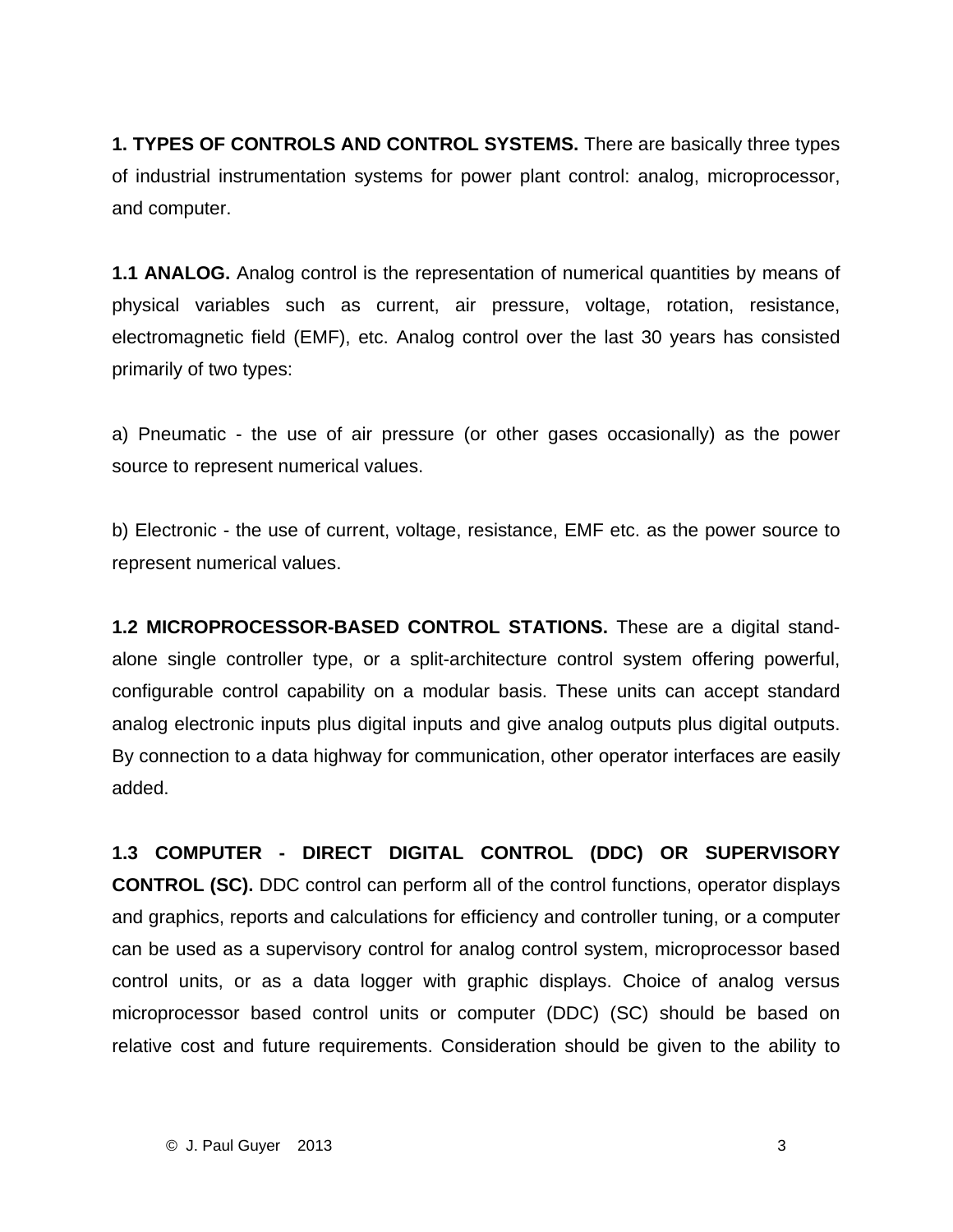readily interface to or add to a utilities energy management system or other computer networks.

**1.4 PNEUMATIC CONTROL SYSTEMS.** Pneumatic control systems should only be considered when adding to an existing power plant already equipped with pneumatic control instruments.

### **1.5 TYPES OF CONTROL SYSTEMS AVAILABLE.**

- a) On-off controls
- b) Single point positioning system
- c) Parallel positioning system
- d) Parallel metering system
- e) Parallel metering system with oxygen trim. CO trim w/coal
- f) Steam flow/air flow metering system

Boilers should have oxygen trim in order to optimize fuel usage. CO trim should be considered for larger boiler installations as an adjunct to oxygen trim for increased efficiency, especially for coal firing.

**1.6 MAINTENANCE AND CALIBRATION.** Maintenance and calibration is a necessity regardless of the type of control equipment being used. Pneumatic instrumentation will require more maintenance because of its usage of air that contains dirt, moisture, oil, and other contaminants than its electronic counterparts. Also, pneumatic instrumentation will require more frequent calibration checks because of its inherent mechanical linkage design versus solid state electronic units.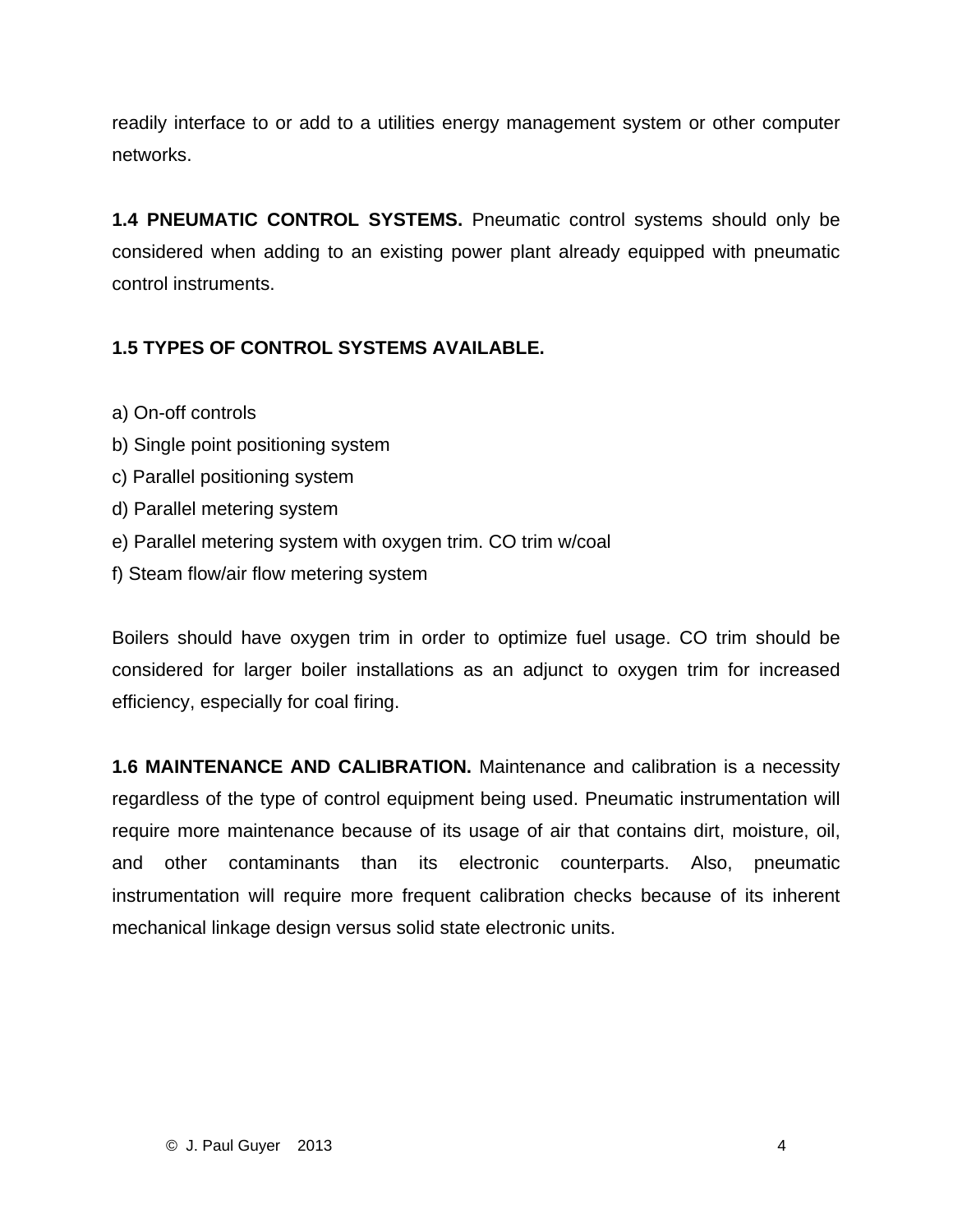### **2. STEAM POWER PLANT CONTROLS.**

**2.1 COMBUSTION CONTROL.** Combustion control comprises a series of devices on a boiler developed to satisfy steam demands automatically and economically by controlling furnace combustion rates through adjustments of the burning components while maintaining a constant set point (such as a fixed but adjustable pressure or temperature) and an optimum (adjustable) ratio of fuel to air.

a) For the metering type (proportioning plus reset plus rate action), see Figure 1.

b) Combustion safeguard.

c) Refer to the ASME Boiler and Pressure Vessel Code Section VII subsection C6 for minimum basic instruments required for proper, safe, efficient operation.

d) See Tables 1, 2, and 3 for typical lists of instruments.

**2.2 STEAM TEMPERATURE CONTROL.** Critical temperatures should be recorded and also alarmed. An automatic fuel-trip device is required for steam temperature out of normal range. See Table 2 for temperature sensing devices.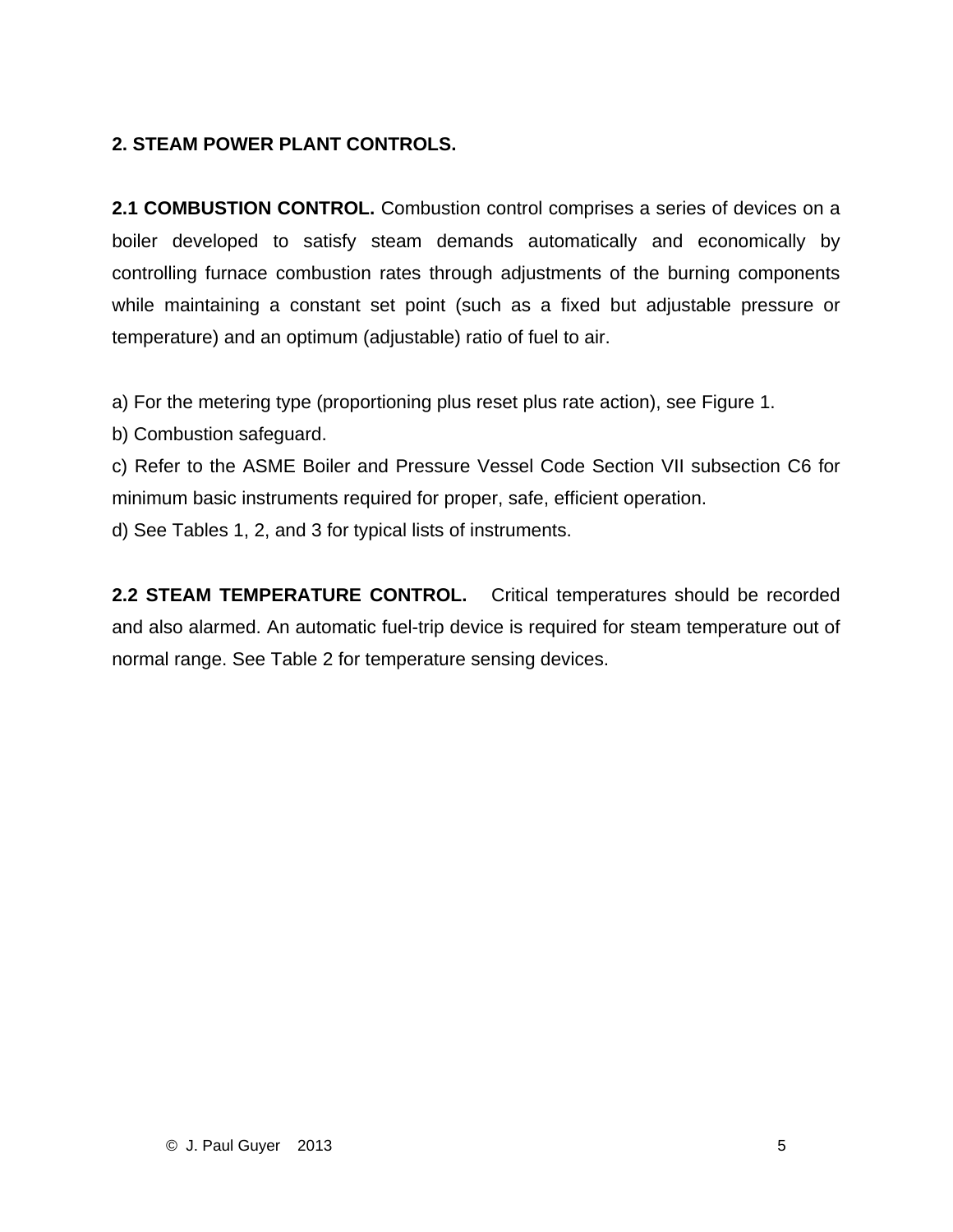

METERING TYPE

Figure 1 Typical combustion control system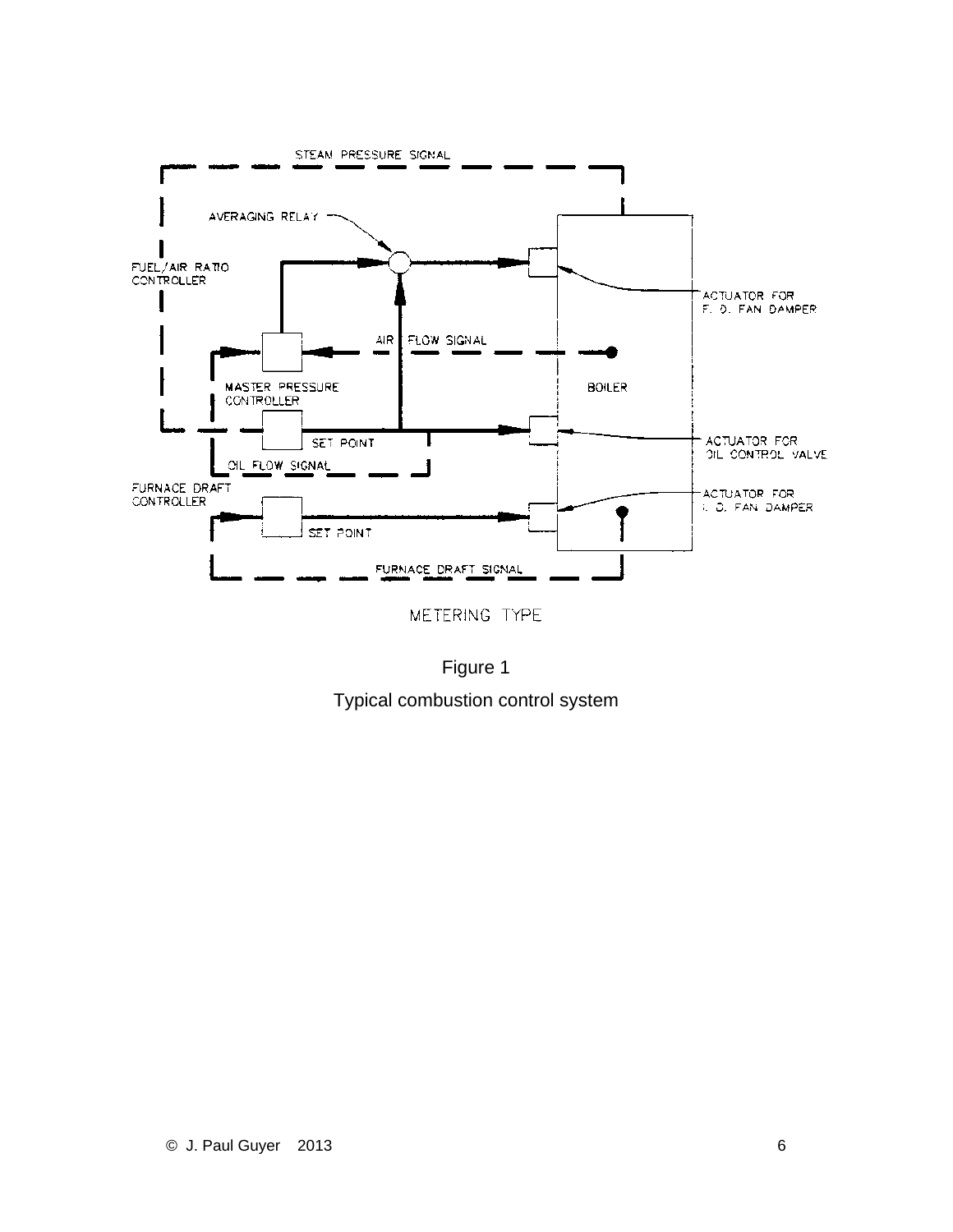| <b>Sensing element</b> | Location of sensing element              | <b>Indicator</b> | Recorder       | <b>Totalizer</b> |
|------------------------|------------------------------------------|------------------|----------------|------------------|
| Pressure               | Steam boiler drum                        | A                |                |                  |
|                        | Superheated steam outlet                 |                  | Α              |                  |
|                        | Main steam header                        |                  | A              |                  |
|                        | Feedwater header                         | A                |                |                  |
|                        | Fuel oil header                          | $\overline{A}$   |                |                  |
|                        | Gas fuel header                          | A                |                |                  |
|                        | Steam at turbine                         | Α                | $\mathsf{C}$   |                  |
|                        | (extraction or condensing)               |                  |                |                  |
|                        | Steam at turbine first stage             | Α                |                |                  |
|                        | Steam at turbine No. 1 extraction        | $\overline{A}$   |                |                  |
|                        | Steam at turbine No. 2 extraction        | A                |                |                  |
|                        | Steam at turbine No. 3 extraction        | A                |                |                  |
|                        | Steam at turbine exhaust                 | A                |                |                  |
|                        | Instrument air                           | A                |                |                  |
|                        | House service air                        | A                |                |                  |
|                        | House service water                      | $\overline{A}$   |                |                  |
|                        | Auxiliary steam                          | $\overline{A}$   |                |                  |
| <b>Draft</b>           | Forced draft fan discharge               | A                |                |                  |
|                        | Burner or stoker wind box                | $\overline{A}$   |                |                  |
|                        | Furnace draft                            | A                |                |                  |
|                        | Boiler gas outlet                        | A                |                |                  |
|                        | Air heater or economizer gas outlet      | A                |                |                  |
|                        | Dust collector outlet, or I.D. fan inlet | $\overline{A}$   |                |                  |
|                        | Air heater air discharge                 | A                |                |                  |
|                        | Flyash return fan                        | A                |                |                  |
| Temperature            | Superheated steam                        |                  | A              |                  |
|                        | Boiler outlet gas                        |                  | A              |                  |
|                        | Air heater or economizer outlet gas      | Α                | B              |                  |
|                        | Air heater outlet air                    | A                | A              |                  |
|                        | Economizer water outlet                  | A                | B              |                  |
|                        | Feedwater header                         | $\overline{A}$   |                |                  |
|                        | Steam to extraction turbine              |                  | A              |                  |
| Vacuum flow            | Absolute pressure at turbine exhaust     | A                |                |                  |
|                        | Steam                                    | Α                |                | A                |
|                        | Air                                      |                  | A              |                  |
|                        | Feedwater                                |                  | $\overline{D}$ |                  |
|                        | $CO2$ (alternate to air flow)            |                  | Е              |                  |
|                        | Fuel oil                                 |                  |                | Α                |
|                        | Gas fuel                                 |                  | A              | A                |
|                        | Coal weight                              |                  |                | A                |
|                        | Steam to extraction turbine              |                  | A              | А                |
|                        | Extraction steam from extraction turbine |                  | $\overline{A}$ | $\overline{A}$   |

### Table 1

List of instruments on control panels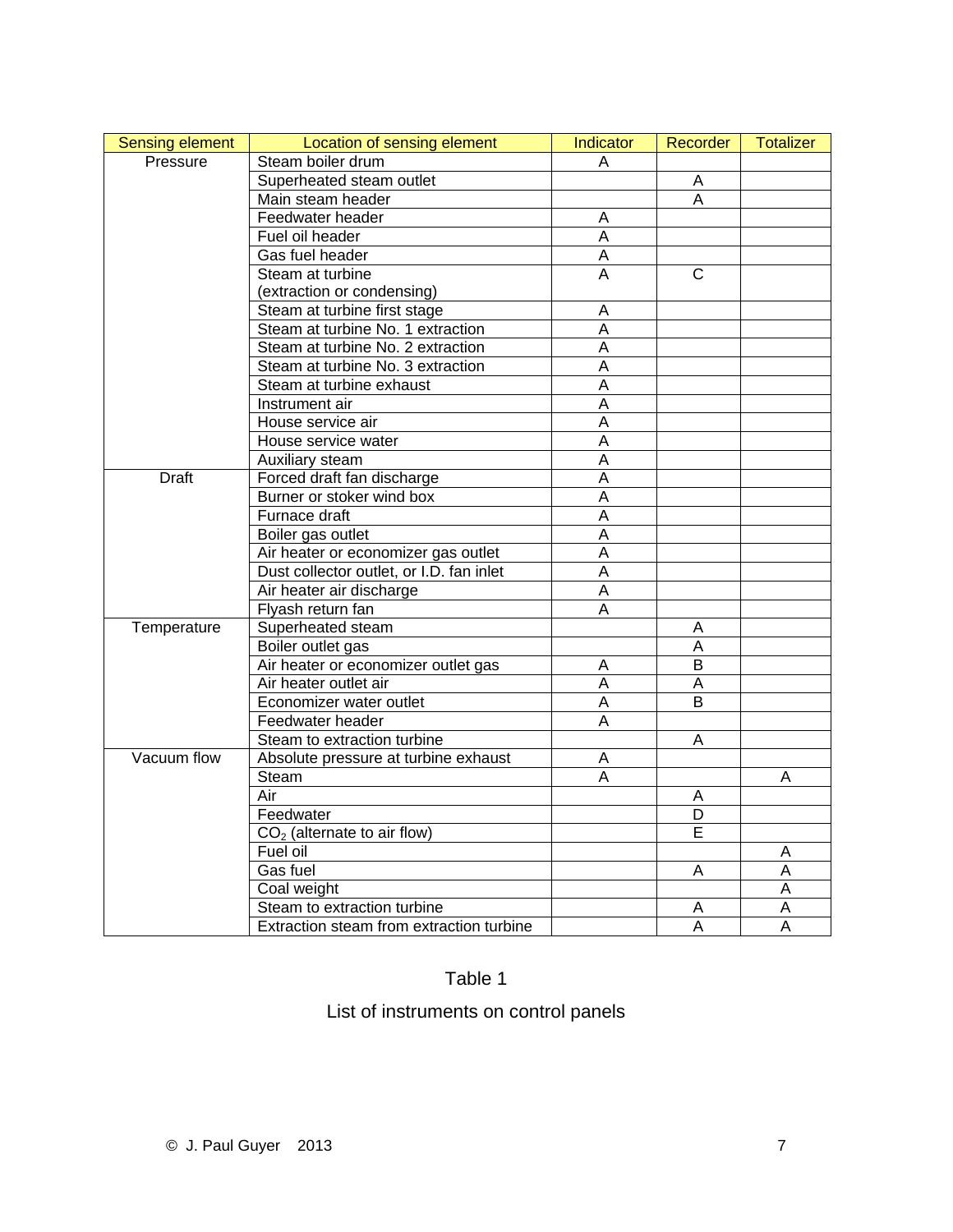| Sensing element     | Location of sensing element | Indicator | Recorder | <b>Totalizer</b> |
|---------------------|-----------------------------|-----------|----------|------------------|
| Level               | Boiler drum                 |           | Α        |                  |
|                     | Coal bunker - pilot lights  | A         |          |                  |
|                     | Fuel oil tank               | Α         |          |                  |
|                     | Deaerator storage section   | А         |          |                  |
| Flame safeguard     | Safeguard panel             | А         |          |                  |
| Control instruments | <b>Combustion control</b>   |           |          |                  |
| Hand/automatic      | <b>Combustion control</b>   |           |          |                  |
| selector stations   | Fuel control                | Α         |          |                  |
| with indicators for | Forced draft damper         | А         |          |                  |
| remote or automatic | Induced draft damper        | А         |          |                  |
| operation           | Feedwater control           | Α         |          |                  |
| Conductivity        | <b>Condenser hotwells</b>   |           | Α        |                  |
|                     | Sample coolers              |           | A        |                  |
| Alarms              | Annunciator                 | Α         |          |                  |
| Oxygen              | Stack percent               |           | Α        |                  |
| Carbon dioxide      | Stack percent (coal)        |           |          |                  |

 $A = necessary$ 

B = desirable but not necessary

 $C =$  necessary in some instances but not in others

D = necessary but not necessarily on located panel

 $E =$  alternate to some other instrument

Table 1 (continued)

List of instruments on control panels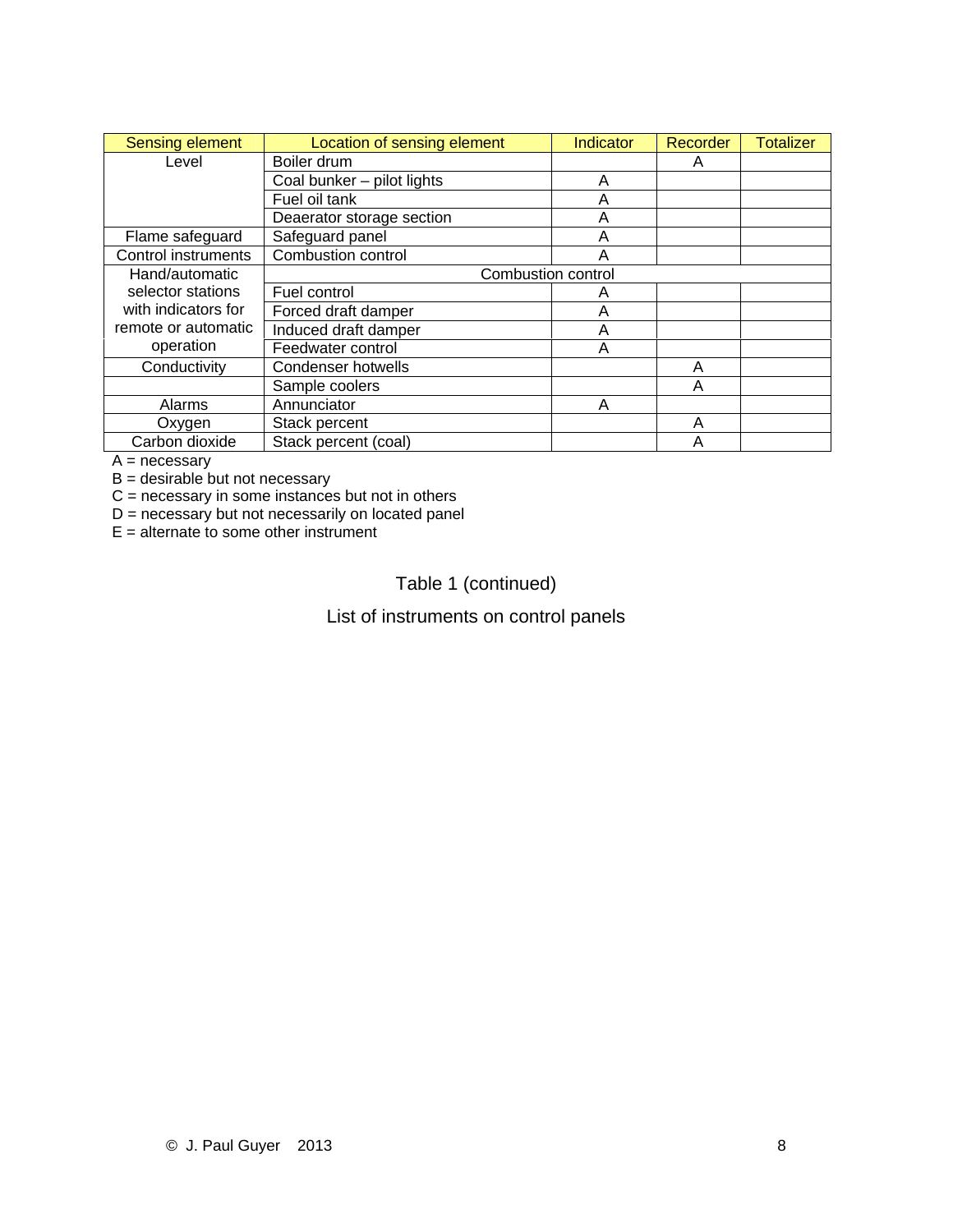| <b>Element</b> | <b>Type</b>                                                   |                                                                                                 |                                                                                                         | <b>Common applications</b>                                                           |
|----------------|---------------------------------------------------------------|-------------------------------------------------------------------------------------------------|---------------------------------------------------------------------------------------------------------|--------------------------------------------------------------------------------------|
|                |                                                               |                                                                                                 | Control                                                                                                 | <b>Instrument</b>                                                                    |
| Flow           | Mechanical                                                    | Batch totalizing                                                                                | Filling containers                                                                                      | Weighing containers.<br>Totalizing positive<br>displacement water<br>and gas meters. |
|                | Variable differential<br>pressure with constant<br>area       | Continuous and<br>totalizing                                                                    | Proportioning<br>large flows                                                                            | Orifice, flow nozzle,<br>and Venturi nozzle<br>meters. V-slot                        |
|                | Variable differential<br>pressure with constant<br>area       | Combustion                                                                                      | Control valves                                                                                          | Air and gas flow                                                                     |
|                | Constant differential<br>pressure with variable<br>area       | Tapered tube<br>and float                                                                       | Proportioning<br>small flows                                                                            | Rotameter                                                                            |
|                | Variable differential<br>with variable velocity<br>anemometer | Pitot tube.<br>Velocity. Electric<br>resistance of hot<br>wire affected by<br>velocity of flow. | Airflow                                                                                                 | Airflow                                                                              |
|                | Vortex-linear<br>volumetric flow                              | Batch,<br>continuous and<br>totalizing                                                          | Filling<br>containers,<br>proportional flow,<br>control valves,<br>air flow, liquid<br>flow, steam flow | Vortex flowmeter 16 to<br>1 turndown                                                 |
| Temperature    | Solid expansion                                               | <b>Bimetal</b>                                                                                  | On-off<br>thermostats                                                                                   | Dial thermometer 100<br>to 1000 deg F                                                |
|                | Fluid expansion                                               | Mercury or<br>alcohol                                                                           |                                                                                                         | Glass thermometer 38<br>to 750 deg F                                                 |
|                |                                                               | Mercury in coil                                                                                 | Temperature<br>regulators                                                                               | Dial thermometer 38<br>to 1000 deg F                                                 |
|                |                                                               | Organic liquid                                                                                  |                                                                                                         | 125 to 500 deg F                                                                     |
|                |                                                               | Organic vapor<br>liquid                                                                         |                                                                                                         | 40 to 600 deg F                                                                      |
|                |                                                               | Gas                                                                                             |                                                                                                         | 400 to 1000 deg F                                                                    |
|                | Gas expansion                                                 | Nitrogen gas                                                                                    | Temperature<br>regulators                                                                               | Recorders and<br>transmitters 350 to<br>1400 deg F                                   |
|                | Thermocouples                                                 | Copper-<br>constantan                                                                           | Temperature<br>regulators                                                                               | Low voltage 300 to<br>600 deg F                                                      |
|                |                                                               | Iron-constantan                                                                                 |                                                                                                         | 0 to 1400 deg F                                                                      |
|                |                                                               | Chromel-alumel                                                                                  |                                                                                                         | 600 to 2100 deg F                                                                    |
|                |                                                               | Platinum-<br>platinum<br>rhodium                                                                |                                                                                                         | 1300 to 3000 deg F                                                                   |

### Table 2

### Sensing elements for controls and instruments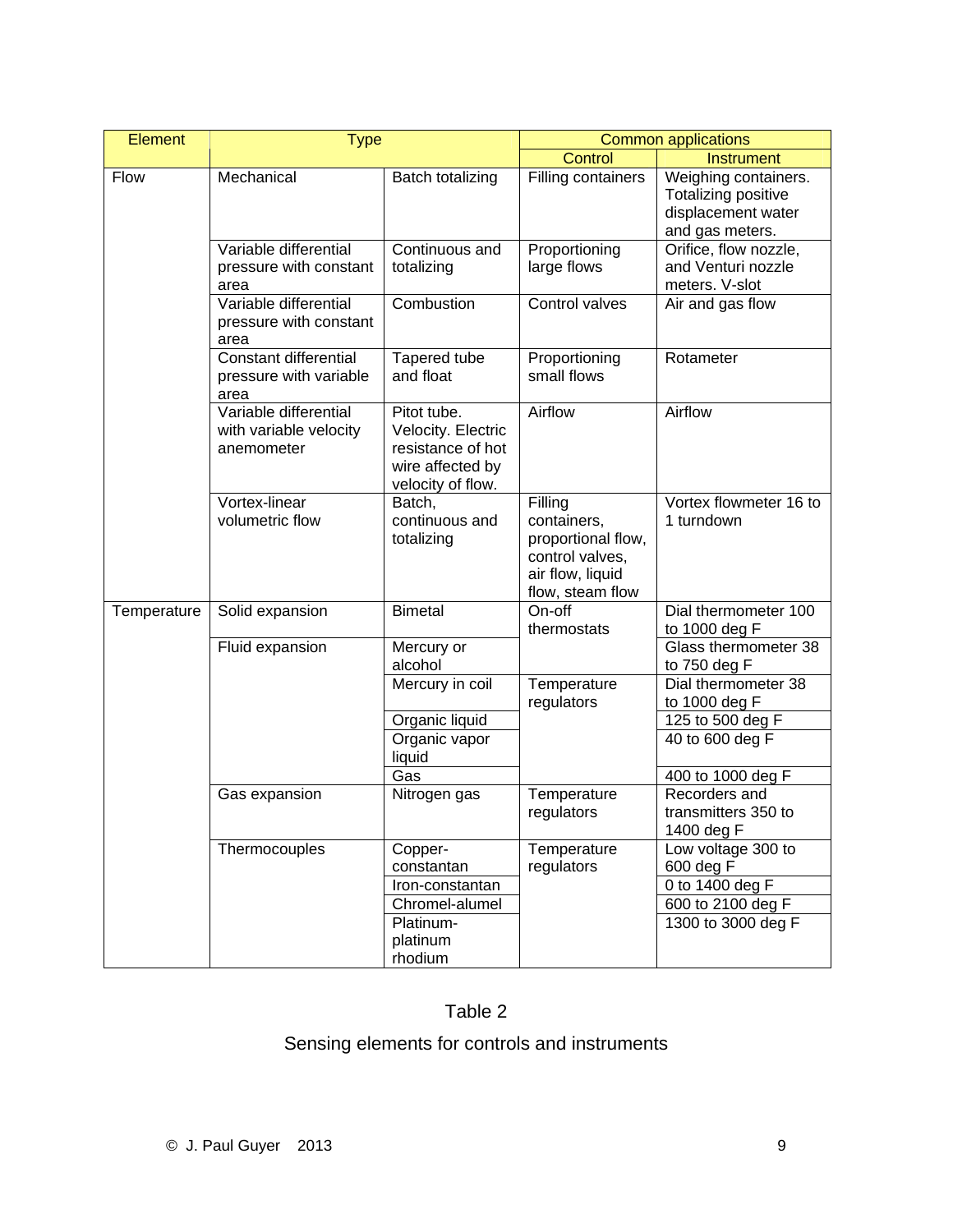| Element               | <b>Type</b>                                      |                                         |                                                             | <b>Common applications</b>                                             |
|-----------------------|--------------------------------------------------|-----------------------------------------|-------------------------------------------------------------|------------------------------------------------------------------------|
|                       |                                                  |                                         | Control                                                     | <b>Instrument</b>                                                      |
| Temperature<br>(cont) | Electric resistance of<br>metals                 | Copper                                  | Temperature<br>regulators                                   | Potentiometer 40 to<br>250 deg F                                       |
|                       |                                                  | Nickel                                  |                                                             | 300 to 600 deg F                                                       |
|                       |                                                  | Platinum                                |                                                             | 300 to 1800 deg F                                                      |
|                       | Optical pyrometer                                | Comparative<br>radiant energy           |                                                             | 850 to 5200 deg F                                                      |
|                       | Radiant pyrometer                                | Radiant energy<br>on thermo-<br>couples | Flame<br>safeguard,<br>surface<br>temperature<br>regulation | Potentiometer 200 to<br>7000 deg F                                     |
|                       | Fusion                                           |                                         |                                                             | Pyrometric cones<br>1600 to 3600 deg F;<br>Crayons 100 to 800<br>deg F |
| Pressure              | Mechanical                                       | Bourdon tube                            | Pressure, draft<br>and vacuum                               | Pressure gauge                                                         |
|                       |                                                  | Bellows or                              | Vacuum                                                      | Low pressure, draft                                                    |
|                       |                                                  | diaphragm                               | regulators                                                  | and vacuum gauges                                                      |
|                       |                                                  | Manometers                              |                                                             | Barometer                                                              |
|                       | Variable electric<br>resistance due to<br>strain | Pressure<br>transducer                  | Process<br>pressure<br>regulator                            | Potentiometer 100 to<br>50,000 psi                                     |
|                       | Variable electric<br>resistance due to<br>vacuum | Thermocouple                            | Vacuum<br>regulator                                         | High vacuum $1 - 700$<br>microns Hg                                    |
|                       | Variable electronic<br>resistance to vacuum      | Vacuum tube                             | Vacuum<br>regulator                                         | High vacuum down to<br>0.1 microns Hg                                  |
|                       | Variable capacitance                             | Capacitance                             | Pressure<br>regulators                                      | Indicators and<br>recorders $1" H2O$ to<br>1200 psig                   |
|                       | Variable frequency                               | Frequency<br>transducer                 | Pressure<br>regulators                                      | Indicators and<br>recorders 1 " $H2O$ to<br>1200 psig                  |

Table 2 (continued)

Sensing elements for controls and instruments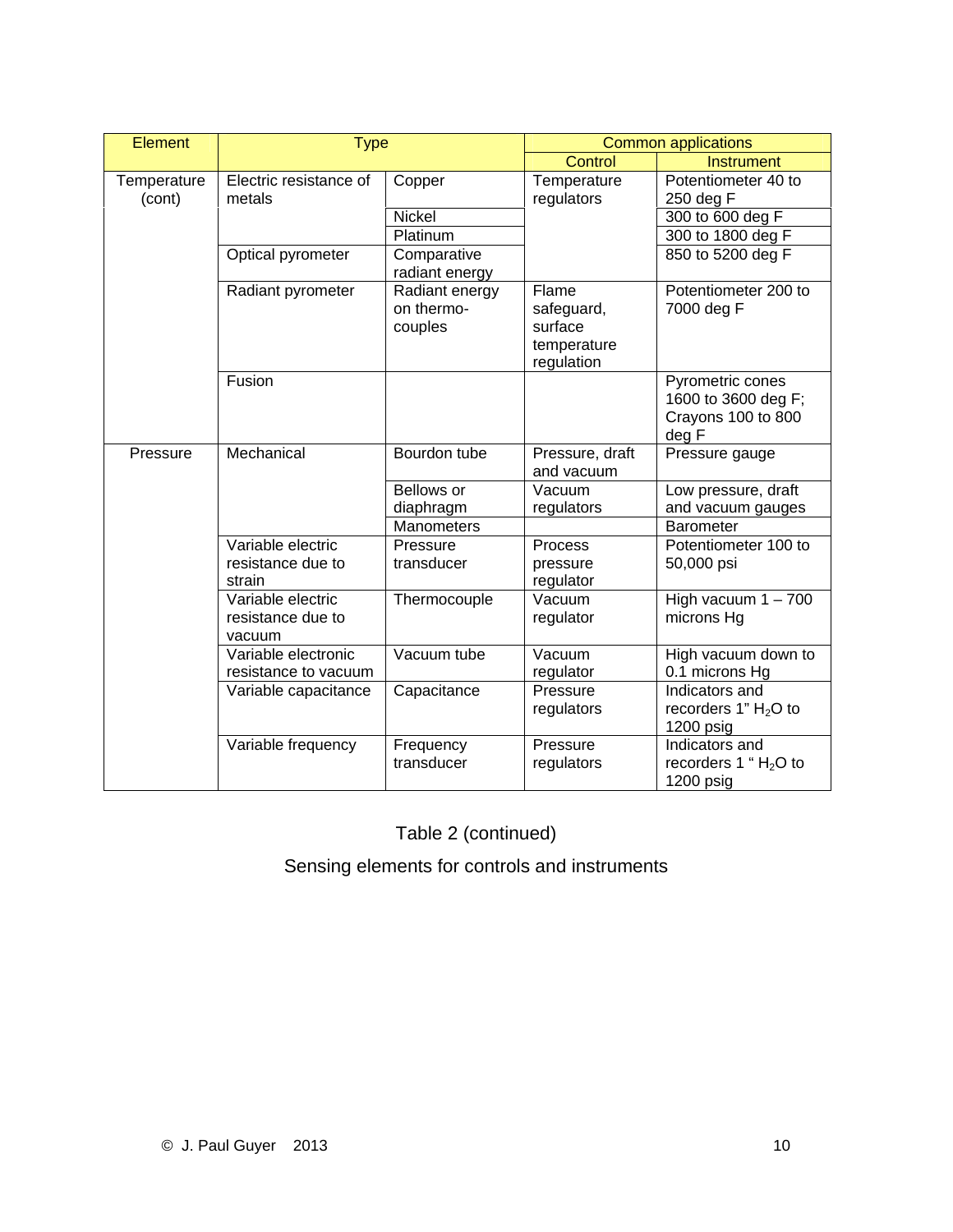| Element                    |                                 | <b>Type</b>                                     |                                      | <b>Common applications</b>            |
|----------------------------|---------------------------------|-------------------------------------------------|--------------------------------------|---------------------------------------|
|                            |                                 |                                                 | Control                              | <b>Instrument</b>                     |
| Level                      | Visual                          |                                                 |                                      | Gauge stick,<br>transparent tube      |
|                            | Float                           | <b>Buoyant float</b>                            | <b>Mechanical level</b><br>regulator | Tape connected to<br>float            |
|                            |                                 | Displacement                                    | Pneumatic level<br>regulator         | Torque                                |
|                            | <b>Differential</b><br>pressure | Manometer                                       | Level regulator                      | Remove level gauge                    |
| Motion                     | Centrifugal                     |                                                 | Speed governs                        | Tachometer                            |
|                            | Vibrating reed                  |                                                 |                                      | Tachometer                            |
|                            | Relative motion                 |                                                 |                                      | Stroboscope                           |
|                            | Photo-electric cell             |                                                 | Limit control                        | Counter                               |
| Chemical                   | Flue gas analysis               |                                                 | Combustion<br>control                | Orsat                                 |
|                            | Water analysis                  |                                                 | Water treatment                      | Water constituents                    |
|                            | Flue analysis                   |                                                 |                                      | Ultimate analysis of<br>fuels         |
| Physical                   | Specific gravity                |                                                 |                                      | Hydrometer for liquids                |
|                            | Weight                          |                                                 |                                      | Scales for solids                     |
|                            | Humidity                        |                                                 |                                      | Hygrometer                            |
|                            | Smoke density                   |                                                 |                                      | Ringelman chart                       |
|                            | Gas density                     |                                                 | Combustion                           | $CO2$ meter                           |
|                            | Heat                            | Combination of<br>water flow and<br>temp. diff. | Combustion                           | <b>Btu meter</b>                      |
| Electric and<br>electronic | Photo-conductivity              |                                                 | Flame<br>safeguard                   | Photo-electric cell,<br>smoke density |
|                            | Elec-conductivity               | Probes                                          | Alarm                                | pH of water, oil in<br>condensate     |

Table 2 (continued)

Sensing elements for controls and instruments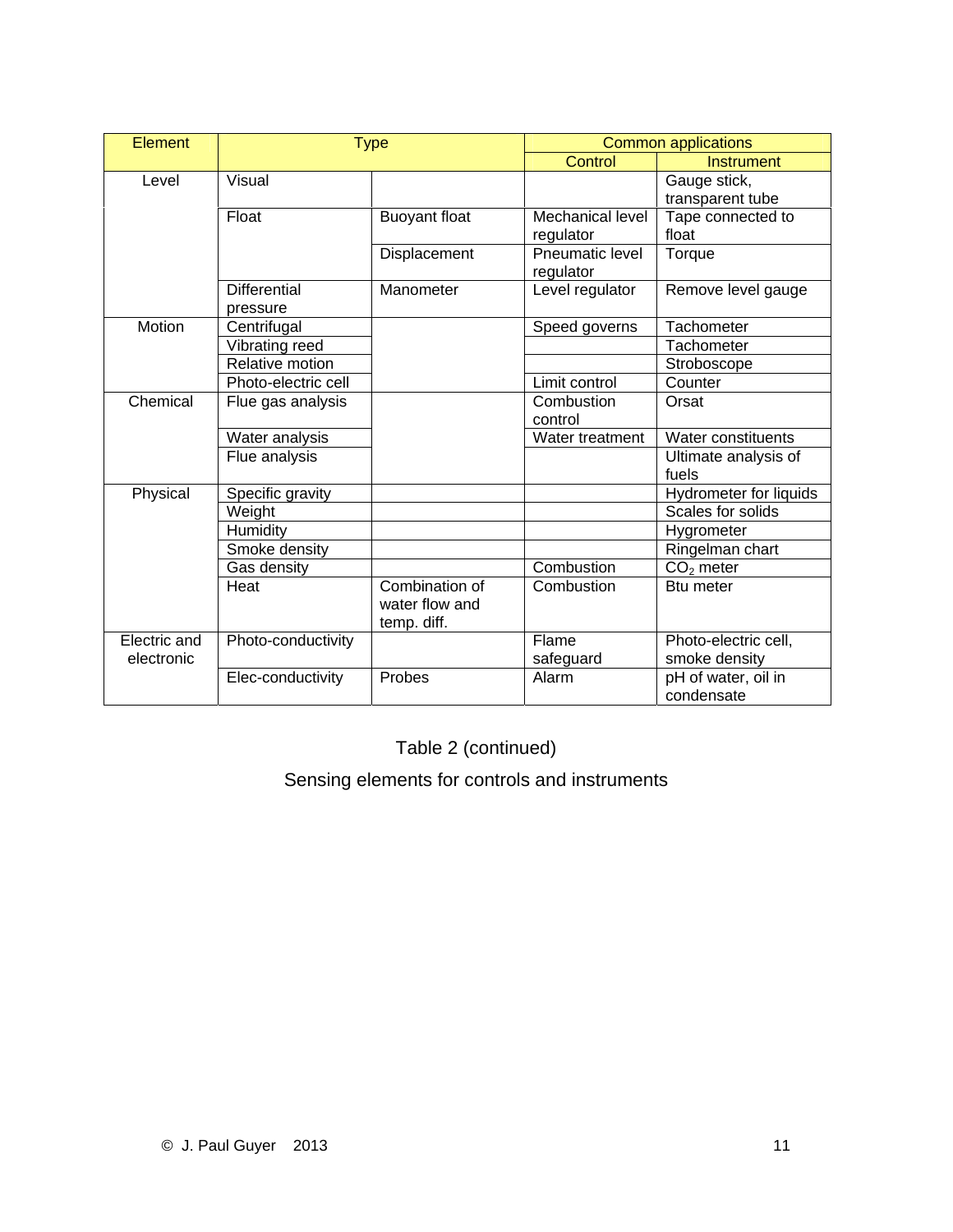| <b>Sensing element</b> | Location of sensing element                 | <b>Indicator</b> | Recorder | Totalizer |
|------------------------|---------------------------------------------|------------------|----------|-----------|
| Pressure gauges        | Boiler drum                                 | Α                |          |           |
|                        | Boiler outlet steam                         | A                |          |           |
|                        | Turbine steam inlet                         | A                |          |           |
|                        | <b>Extraction steam outlets</b>             | A                |          |           |
|                        | Feedwater heater steam inlet                | A                |          |           |
|                        | Deaerator steam inlet                       | A                |          |           |
|                        | Condenser hotwell                           | A                |          |           |
|                        | Condenser pumps discharge                   | A                |          |           |
|                        | Boiler feed pumps suction                   | A                |          |           |
|                        | Boiler feed pumps discharge                 | Α                |          |           |
|                        | Deaerator condensate inlet                  | A                |          |           |
|                        | Feedwater heater condensate inlets          | A                |          |           |
|                        | Feedwater heater condensate outlet          | A                |          |           |
|                        | Cooling water pump discharge                | A                |          |           |
|                        | Condenser cooling water inlet               | A                |          |           |
|                        | Condenser cooling water outlet              | A                |          |           |
|                        | Pressure reducing valves, low pressure side | A                |          |           |
|                        | Air compressor discharge                    | A                |          |           |
|                        | Compressed air receiver                     | Α                |          |           |
| <b>Thermometers</b>    | Boiler steam outlet                         | A                |          |           |
|                        | Turbine steam inlet                         | Α                |          |           |
|                        | Feedwater heater steam inlets               | Α                |          |           |
|                        | Turbine exhaust                             | A                |          |           |
|                        | Condenser condensate outlet                 | A                |          |           |
|                        | Deaerator condensate outlet                 | A                |          |           |
|                        | Feedwater heater condensate inlets          | A                |          |           |
|                        | Feedwater heater condensate outlet          | A                |          |           |
|                        | Boiler flue gas outlet                      | A                |          |           |
|                        | Economizer feedwater inlet                  | A                |          |           |
|                        | Economizer feedwater outlet                 | A                |          |           |
|                        | Condenser cooling water inlet               | A                |          |           |
|                        | Condenser cooling water outlet              | A                |          |           |
|                        | Cooling tower basin water                   | A                |          |           |
| Level                  | Boiler drum                                 | Α                |          |           |
|                        | Deaerator                                   | A                |          |           |
|                        | Condenser hotwell                           | A                |          |           |
|                        | Condensate storage/return tank              | A                |          |           |
|                        | Fuel oil tanks                              | A                |          |           |

### Table 3

### Locally mounted instrumentation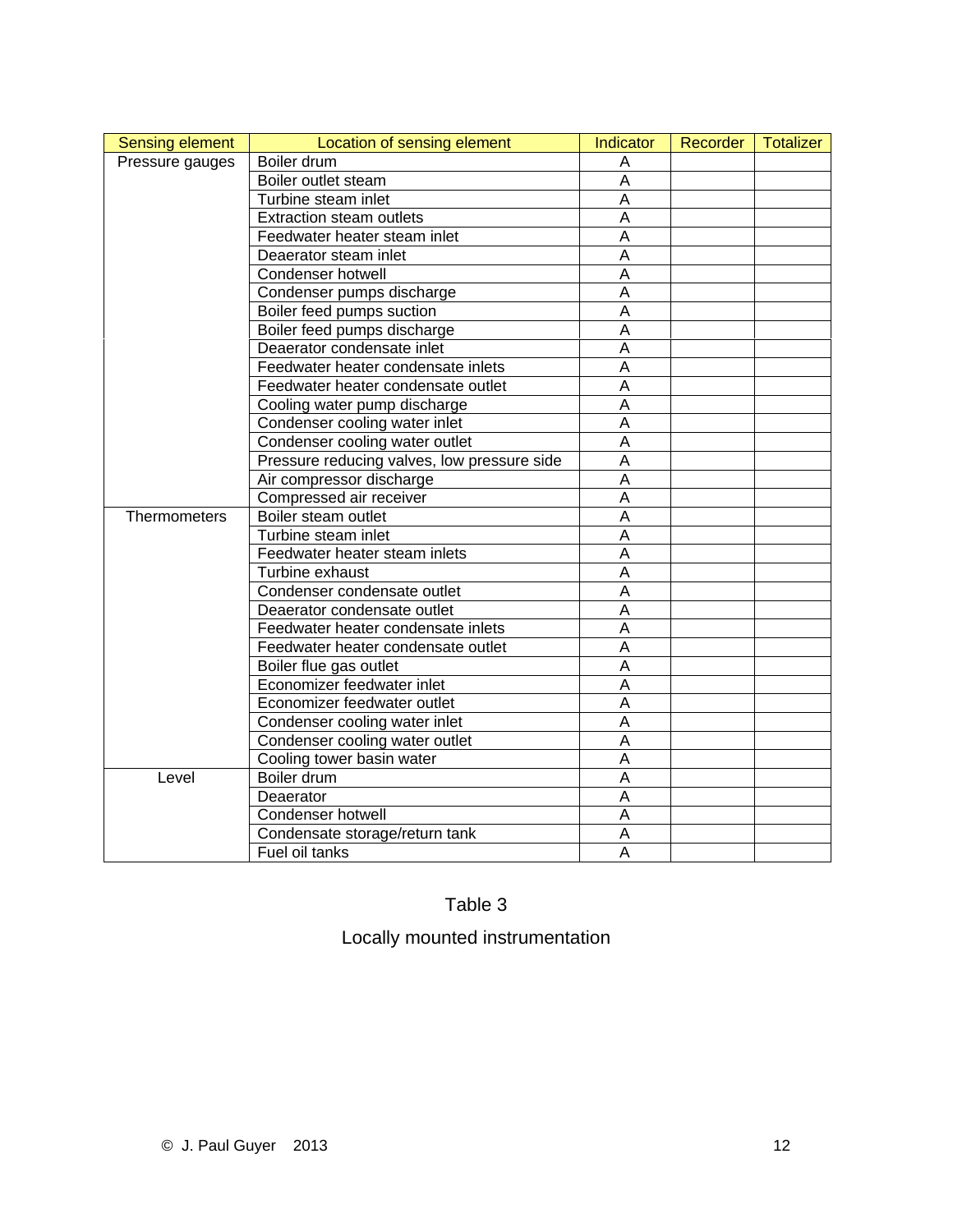**2.3 FEEDWATER CONTROL.** For small packaged boilers and boilers with constant loads a single or two element feedwater control system will suffice. Larger boilers and boilers with widely fluctuating loads should use a three element type. An automatic fuel trip device is required for low drum water level.

**2.4 STEAM TURBINE GENERATOR CONTROL.** Steam turbine controls should be supplied by the turbine manufacturer. With the rapid advancement of electronics, an electrohydraulic control (EHC) system is desirable over an all mechanical system. The EHC system is more versatile and faster responding, which gives improvement in control reliability and accuracy which is manifested in improved turbine performance. The Mechanical Hydraulic Control System (MHC) has not been used since the late 1970's. Many are still in use but they are for the most part not a currently manufactured unit. Automatic startup and shutdown is easily done with microprocessor based control equipment. A standard EHC system is comprised of four primary functions:

- a) Speed control
- b) Load control
- c) Flow control
- d) Trip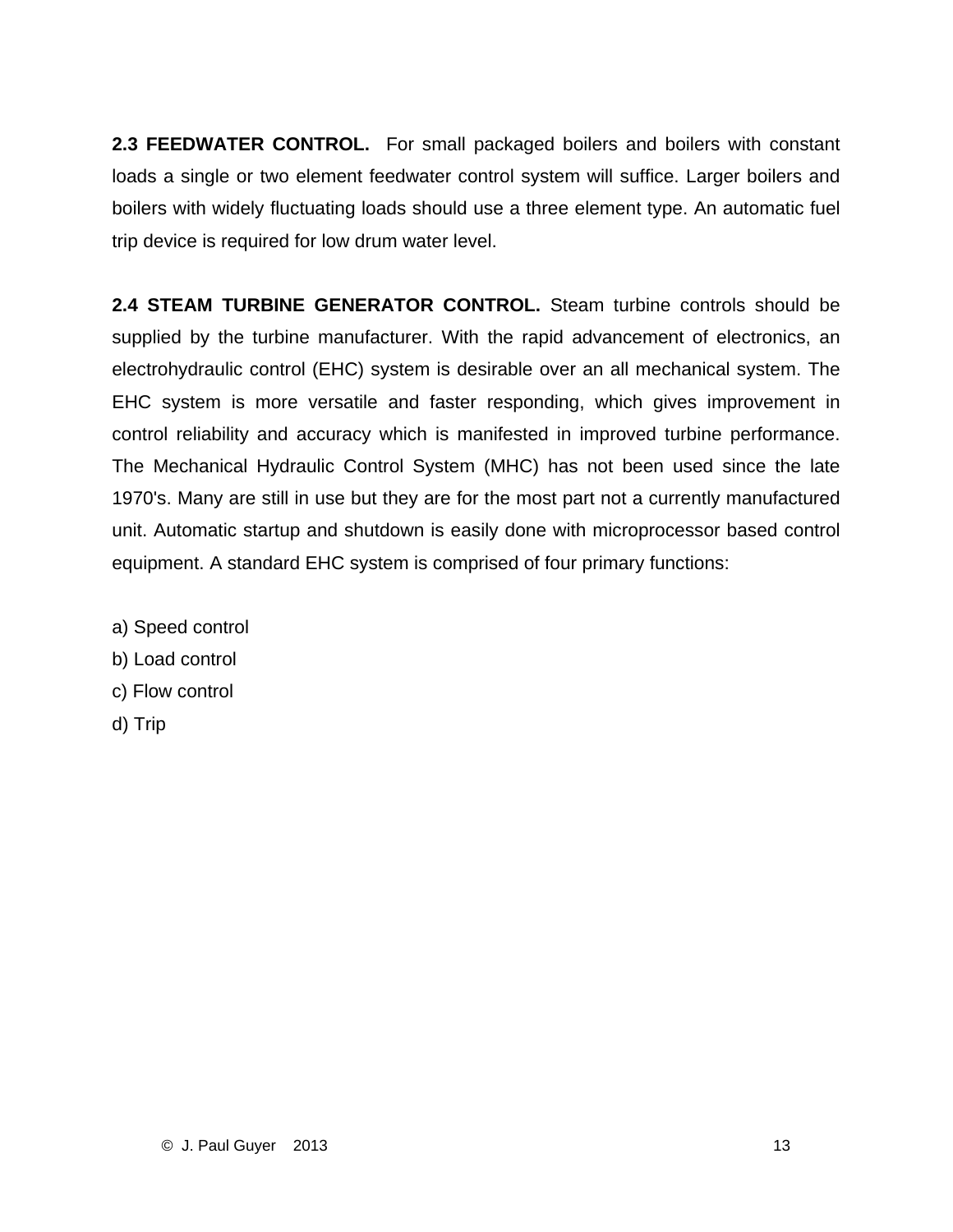**3. SAFETY DEVICES AND INTERLOCKS.** Safety devices such as boiler shutdown devices, startup and shutdown interlocks, and alarms should be installed as recommended by the equipment manufacturer. Coal, oil, and gas fired boilers can have different shutdown safety trips. Check boiler manufacturer's recommendations and ASME Boiler and Pressure Vessels Code Section VII for standard trip conditions. Safety controls for boilers are needed for protection against explosions and implosions. Criteria for protection against boiler explosions have been well established. Protection against boiler implosions is not so well understood. For a boiler, implosion would be the result of a negative pressure excursion of sufficient magnitude to cause structural damage. Boiler implosions are caused by one of two basic mechanisms: (1) The induced draft fan of a balanced draft boiler is capable of providing more suction head than the boiler structure is capable of withstanding, and (2) the so-called flame collapse or flameout effect. Implosion concerns have resulted in many new control-system developments. Each steam generator manufacturer has recommendations and the National Fire Protection Association has issued NFPA 85-G on the subject. For a detailed discussion of boiler implosions, see also Combustion Engineering, Inc, 1981.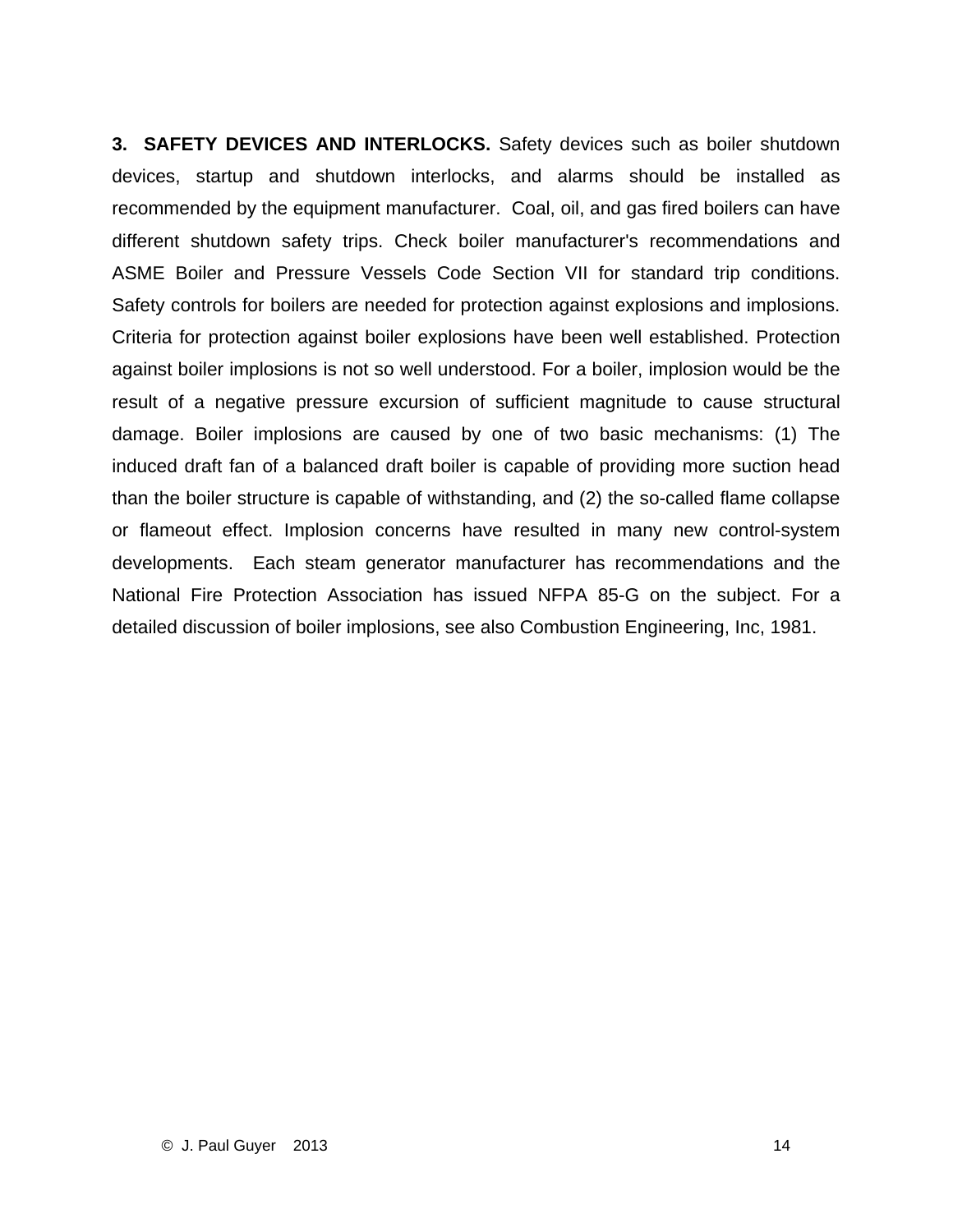**4. CONTROL LOOPS**. A single control loop includes a controlled variable sensor, controlled variable transmitter, the controller, automatic-manual control station, and final control element including positioner, if any. Control loops used for power plants are usually of the pressure, temperature, or liquid level type. See Figure 2.

**4.1 PRESSURE.** Pressure control loops may be used for control of boiler pressure, deaerator pressure, auxiliary steam pressure, building heating steam pressure, and fuel oil pressure. For control of boiler pressure the final control element regulates fuel flow to the boiler in response to boiler drum steam pressure. For other pressure applications the final control element is usually a pressure reducing control valve which regulates in response to downstream pressure.

**4.2 TEMPERATURE.** Temperature control loops may be used for control of steam temperature from boilers or desuperheaters and fuel oil temperature from fuel oil heaters.

**4.3 LEVEL.** Liquid level control loops may be used for control of boiler drum water level, condenser hotwell water level, feedwater heater drain cooler water level, and deaerator storage tank water level.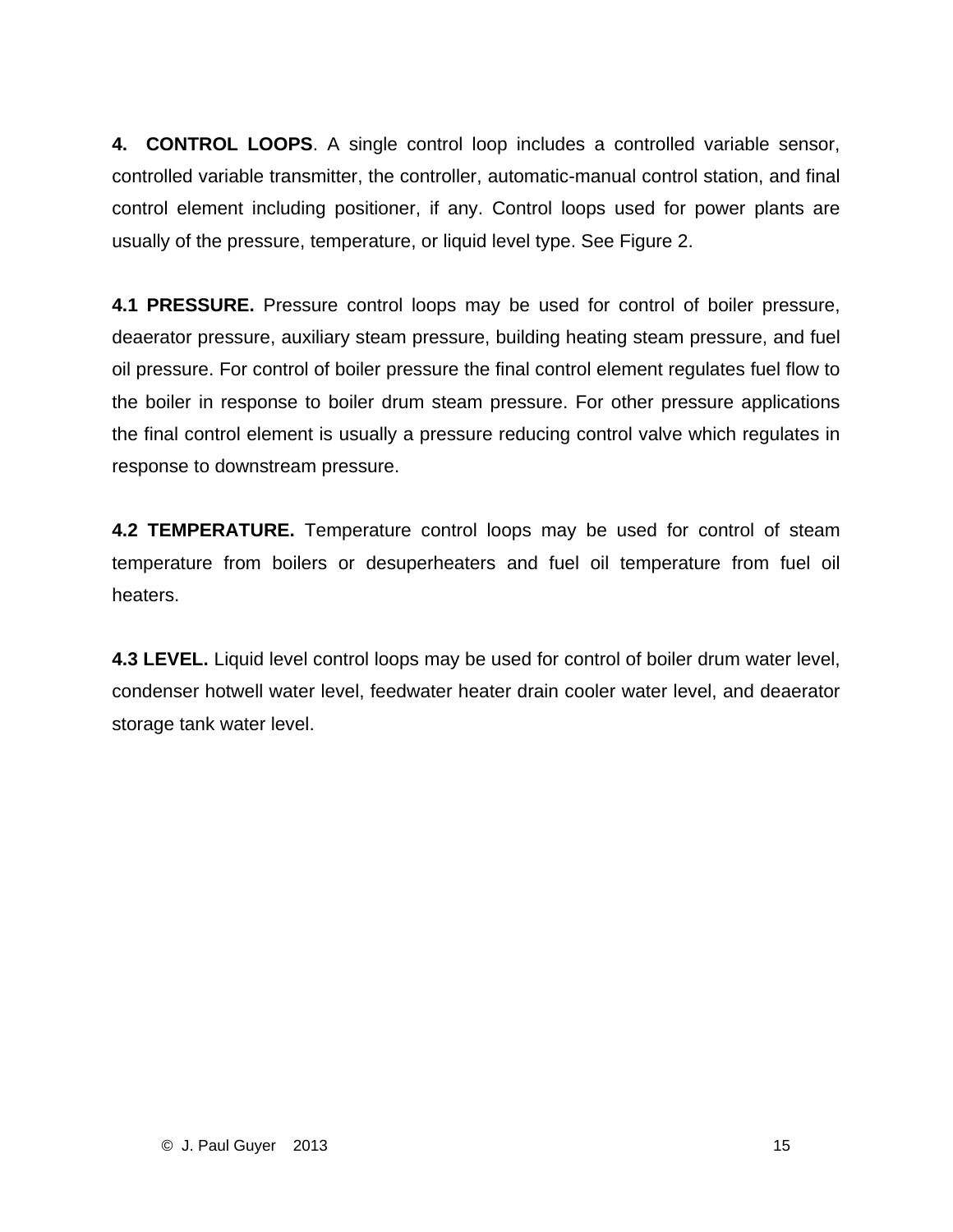

Figure 2 Typical control loops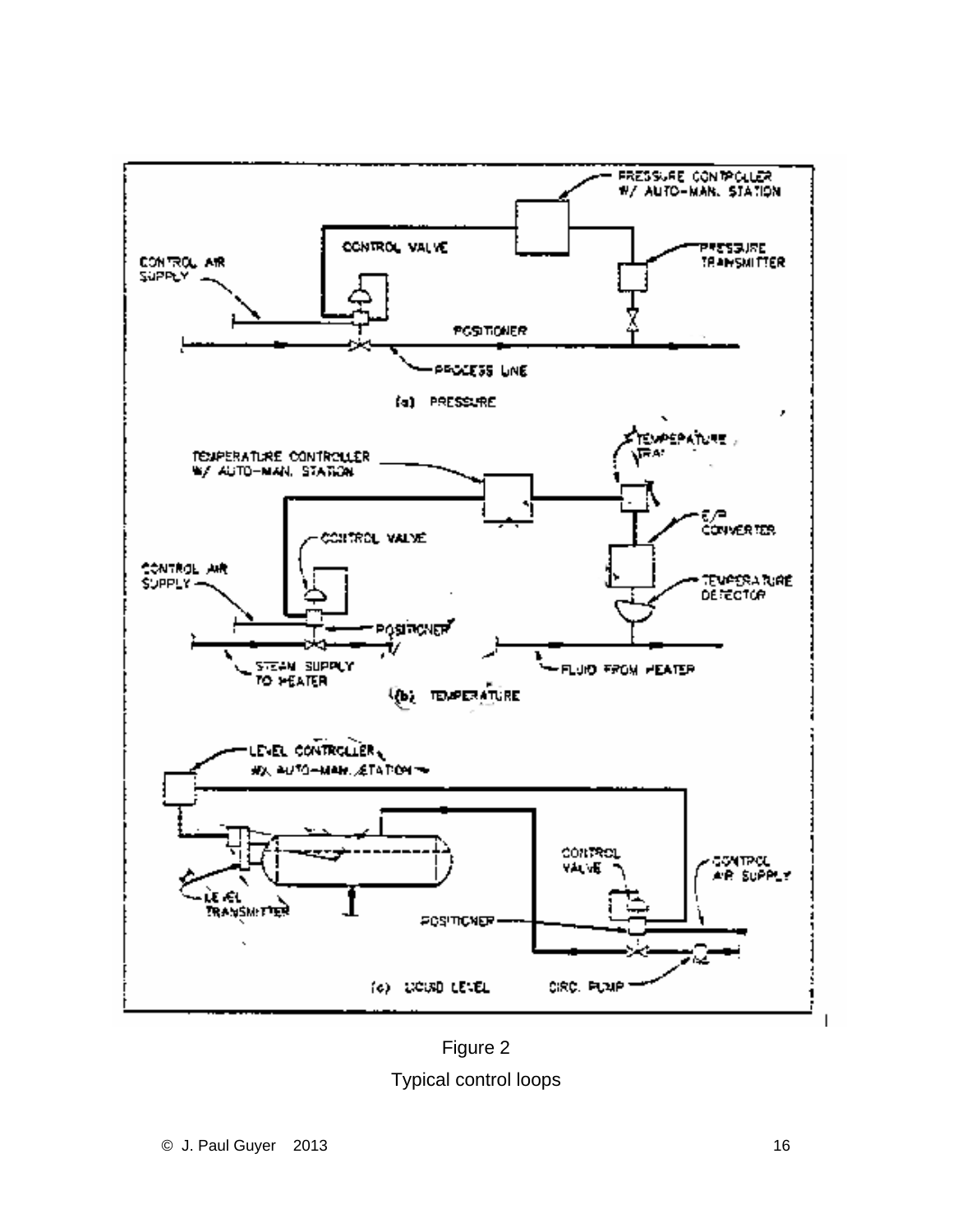**5. FLOW METERS.** Flow meters, particularly differential pressure type, have remained unchanged over the past decade. There have been several new types of flow meters added to the flow measurement arena. The new meters such as vortex, ultrasonic, and Doppler have added improved accuracy, linear signals, and rangeability as high as 16:1. With the improvements in electronic transmitters over the past decade there has been an improvement in their overall specifications. However, the differential pressure type flow meters have remained the same; accuracy of 2 to 3 percent and rangeability of4:1 maximum. The cost of electronic transmitters is now lower than pneumatic counterparts and should be used except for all pneumatic systems. For types of flow meters see Table 4; for applications see Table 2.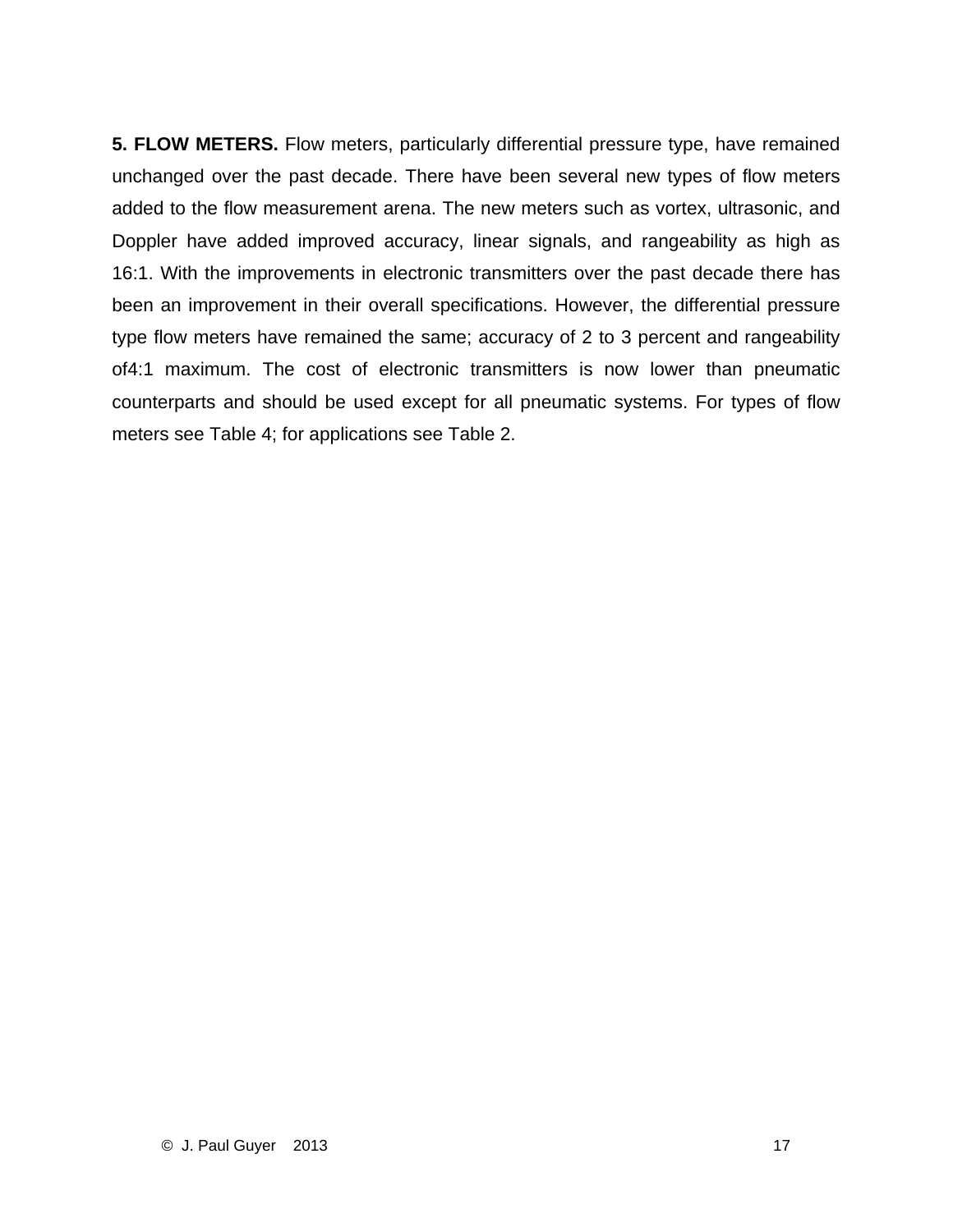**6. PRESSURE GAUGES.** Pressure gauges are usually direct-connected and field mounted. Size and ranges are specified by user. Local-mounted gauges give a "backup" reading and also help operators in determining if equipment or pressure systems are working satisfactorily. Accuracy is normally 0.5 to 1 percent of span. For test and calibration purposes, use 0.25 to 0.5 percent gauges.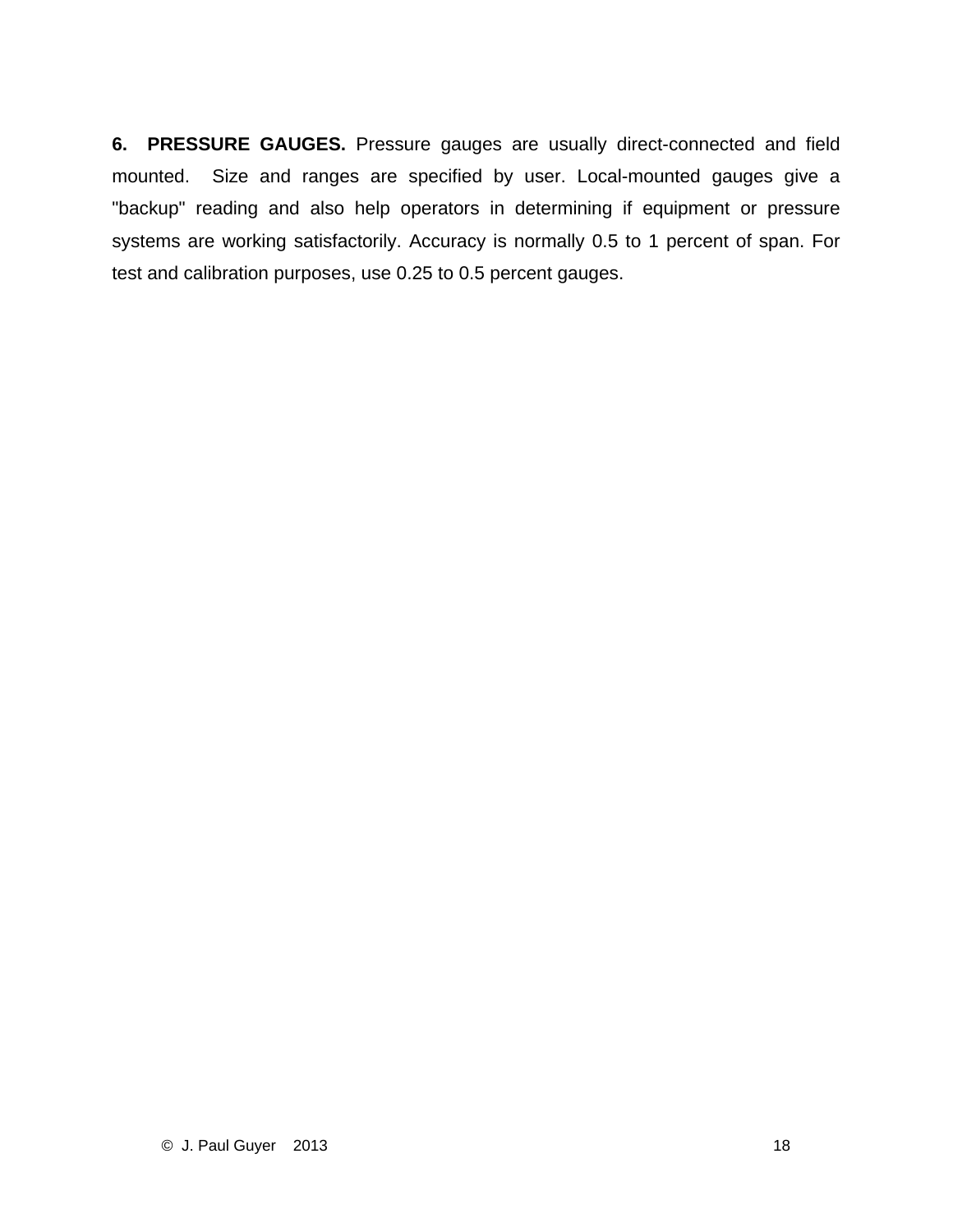**7. TEMPERATURE SENSORS.** The basic types of temperature sensors are thermometers, thermocouples, and resistance temperature detectors.

**7.1 THERMOMETERS.** Thermometers are located on equipment and piping to provide local temperature indication.

**7.2 THERMOCOUPLES.** Thermocouples provide a reliable and accurate temperature measurement for most remote temperature sensing applications. Thermocouples can be used with pneumatic and electronic transmitters or they can be direct connected to some instruments. Thermocouples are non-linear.

**7.3 RESISTANCE TEMPERATURE DETECTOR.** Resistance temperature detectors offer a temperature range about the same as a copper-constantan thermocouple with detection of temperature changes of 0.03 degrees F (0.02 C). The resistance detector does not have a reference junction, as a thermocouple, since it operates on the measured change in the resistance of a metal or semiconductor (thermistor) with temperature. Platinum, because of its inherent stability and linearity, is becoming the standard of the industry with some copper and nickel still being used. Copper is quite linear but nickel is quite nonlinear. Resistance detectors can be used with pneumatic and electronic transmitters or can also be direct-connected to some instruments. See Table 2 for ranges and use.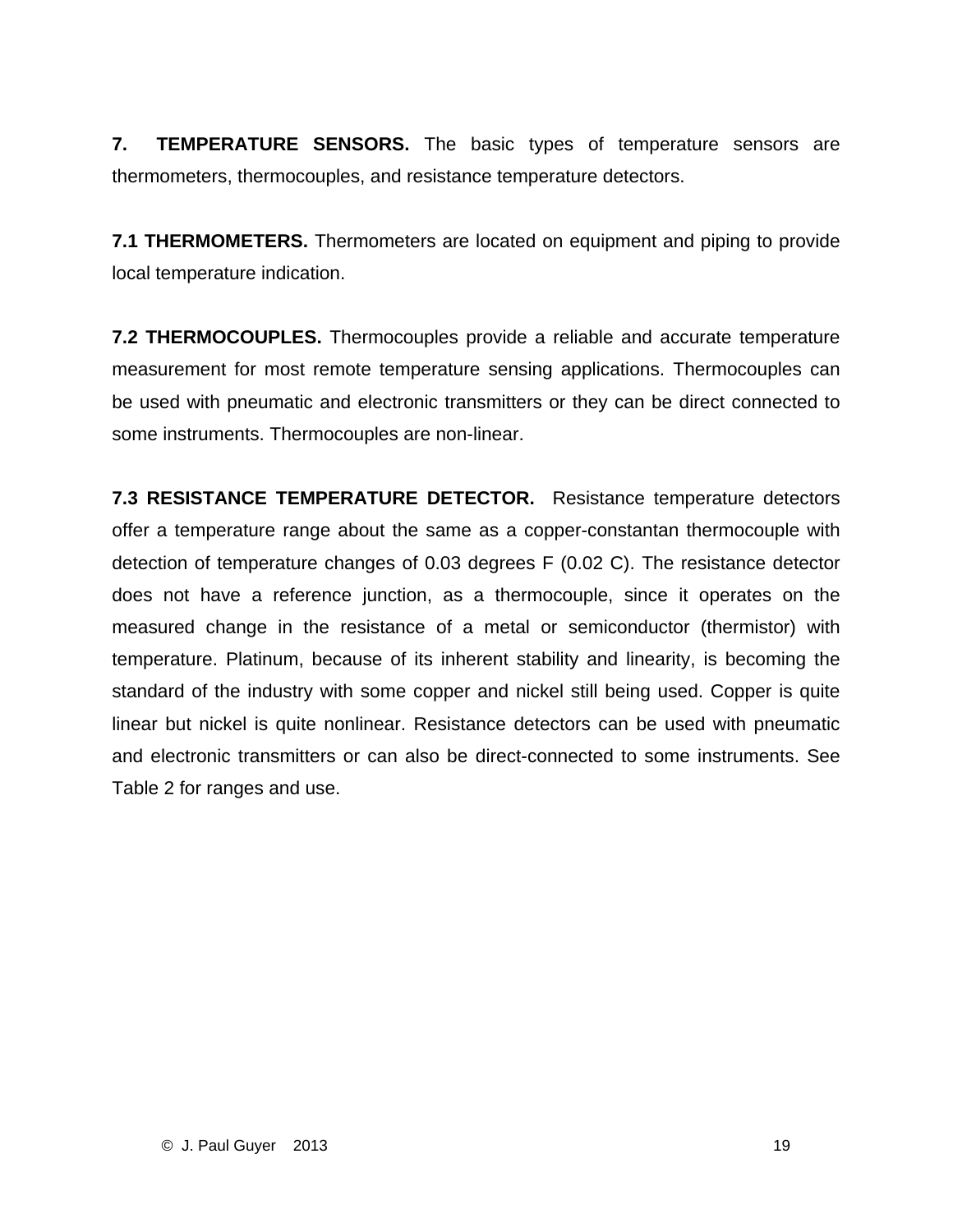**8. TRANSMITTERS.** Transmitters are primarily used to transmit an analog output (pneumatic or electronic) proportional to its measured signal. The American Petroleum Institute Recommended Practice 550 suggests for general service applications that the pneumatic tubing length from transmitter to controller to control valve not exceed 400 feet. Neither run should exceed 250 feet. Standard output signal for pneumatic transmitter is 3-15 psi with a 20 psi air supply and 4-20 mA DC for electronic transmitters with a nominal 30 VDC power supply. There are options for other output signals depending upon the manufacture. Recent electronic enhancements have made most electronic transmitters much more accurate, reliable, and smaller in size, weight, and less expensive than its pneumatic counterpart. Electronic signals are easier to adapt to microprocessor and computer based systems and should therefore be given prime consideration over pneumatics. Material of construction is of prime importance when selecting a transmitter. Many options are available and should be selected on the basis of need or life expectancy and cost. Most transmitters are field-mounted near point of measurement. Most electronic transmitters are the two wire type. Sensing line lengths longer than 50 feet are not usually recommended and should be used only when absolutely necessary. Where transmission line length (pneumatic) poses a problem in a flow loop, use a volume booster, or mount the controller near the valve.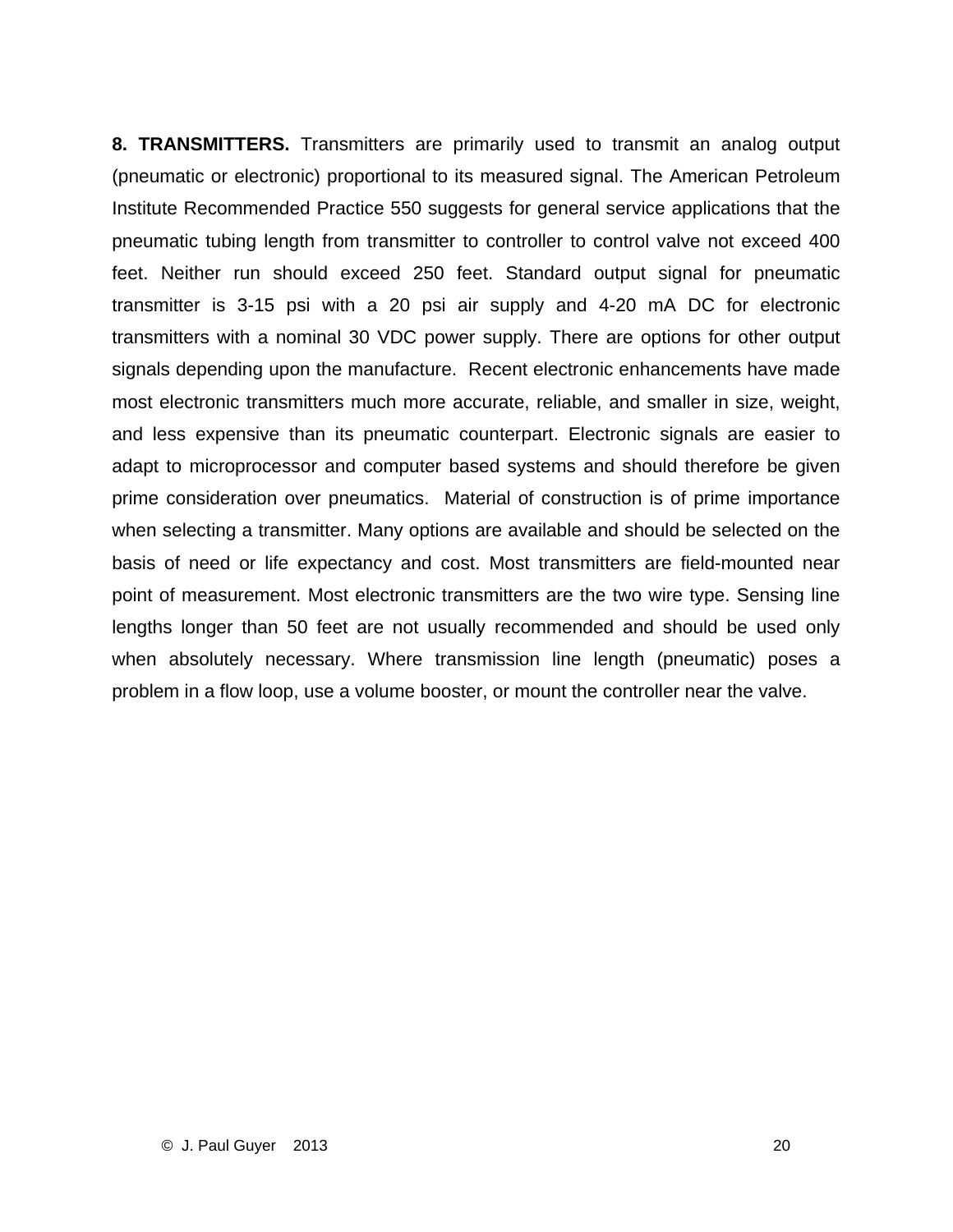|                                  |                                                            | GASES<br>(MOPOTA)                |      |              | SOINDLE        |        |                 |                                   |                                 |                                              |                                               |                                                    |                                       |
|----------------------------------|------------------------------------------------------------|----------------------------------|------|--------------|----------------|--------|-----------------|-----------------------------------|---------------------------------|----------------------------------------------|-----------------------------------------------|----------------------------------------------------|---------------------------------------|
|                                  |                                                            |                                  |      |              |                |        |                 | SILURRIES                         |                                 |                                              |                                               |                                                    |                                       |
| <b>FLOWNETER</b>                 | PIPE SIZE.<br>N. (MM)                                      | NVITO                            | лыкі | <b>NVITO</b> | <b>ANTIQUE</b> | مست    | <b>TARGANGO</b> | <b>INSVIIEV</b><br><b>SUONEL!</b> | INCLUDING                       | ACCURACY, UNCALIBRATED<br><b>TRANSMITTER</b> | REYNOLD'S<br><b>NUMBER</b>                    | li.<br>a<br><b>TEMPERATURE,</b><br>$\widetilde{C}$ | (PSKG (kPa<br>PRESSURE                |
|                                  |                                                            | SQUARE-ROOT SCALE,               |      |              |                |        |                 |                                   | MAXIMUM SINGLE RANGE 4:1        |                                              |                                               |                                                    |                                       |
| ORIFICE                          |                                                            |                                  |      |              |                |        |                 |                                   |                                 |                                              |                                               |                                                    |                                       |
| SOUNT-EDGED                      | <u>(१९)</u><br>१९                                          |                                  |      |              |                |        |                 |                                   | to 2% URV<br>$\ddot{}$          |                                              | 2300<br>٨<br>ż                                |                                                    |                                       |
| HONED METER RUN                  | 3 14 15<br>12 to 40)                                       |                                  |      |              |                |        |                 |                                   | 17.08<br>$\overline{+}$         |                                              | 1340<br>Â<br>$\alpha^2$                       | RETTIMBANART (CTOAG) F OODT OF ERNITAEERMEN SEEDOR |                                       |
| <b>INTEGRAL</b>                  | 0.5(12)                                                    |                                  |      |              |                |        |                 |                                   | 12 to 5% URV                    |                                              | ļ8<br>Â<br>$\mathbf{e}^{\mathbf{e}^{\prime}}$ |                                                    |                                       |
| ĕ<br>QUADRANT/CONC               | 1.5 (40)<br>٨                                              |                                  |      |              |                |        |                 |                                   | 2% URV<br>÷                     |                                              | 8<br> as<br>A<br>å                            |                                                    |                                       |
| EDCENTRIC                        | 2 (30)<br>۸                                                |                                  |      |              |                |        |                 |                                   | 23. URV<br>Ħ                    |                                              | $R_{\rm b} > 10,000$                          |                                                    |                                       |
| <b>SEGMENTAL</b>                 | (100)<br>۸ļ                                                |                                  |      |              |                |        |                 |                                   | 27. URV<br>↔                    |                                              | 10,000<br>$\frac{1}{\alpha}$                  |                                                    |                                       |
| ANUBAR<br>TARGET                 | $\overline{4}$ (100)<br>٨                                  |                                  |      |              |                |        |                 |                                   | 2% URV<br>÷١                    |                                              | 10,000<br>Â<br>è                              |                                                    |                                       |
|                                  | $\frac{0.3 \text{ to } 4}{12 \text{ to } 100}$             |                                  |      |              |                |        |                 |                                   | 15 to 5 % URV<br>Ĥ              |                                              | ğ<br>٨<br>ĉ                                   | (2010) 12-02-02 CT 0.000 CT 0.000 CHAPT            | (PeM DOO'L+) DISel 0009 OL            |
| <b>VENTURI</b>                   | 2 (30)                                                     |                                  |      |              |                |        |                 |                                   | t 1 to 2% URV                   |                                              | 75,000<br>Λ<br>$\epsilon$                     |                                                    |                                       |
| FLOW NOZZLE                      | 2(50)                                                      |                                  |      |              |                |        |                 |                                   | $t + b$ 2% URV                  |                                              | 10,000<br>Λ<br>e                              |                                                    |                                       |
| <b>SG1-02</b>                    | $\sqrt{2}$                                                 |                                  |      |              |                |        |                 |                                   | THE SECT F                      |                                              | 12.500<br>$\frac{1}{\alpha}$                  |                                                    |                                       |
| <b>Tal</b>                       | <b>(P)</b>                                                 |                                  |      |              |                |        |                 |                                   | \$X URV<br>$\ddot{}$            |                                              | <b>TIMLI</b> ON                               |                                                    |                                       |
| <b>ANNUEAR</b>                   | ີ<br> <br> -                                               |                                  |      |              |                |        |                 |                                   | $±$ 1.25% URV                   |                                              | R <sub>D</sub> > 10,000                       |                                                    |                                       |
| ELBOW                            | $\frac{1}{2}$                                              |                                  |      |              |                |        |                 |                                   | $\pm$ 4.25% URV                 |                                              | 10,000<br>Α<br>ای                             |                                                    |                                       |
|                                  |                                                            | LINEAR SCALE: TYPICAL RANGE 10:1 |      |              |                |        |                 |                                   |                                 |                                              |                                               |                                                    |                                       |
| <b>MAGNETIC</b>                  | $\frac{0.1 \, \text{TO} \, 72}{(25 \, \text{TO} \, 1000)}$ |                                  |      |              |                |        |                 |                                   | 1 0.5% of rate to               | B<br>H                                       | <b>UNAL ON HAIT</b>                           | 360 (180)                                          | 1500 (10,500)<br>ŵ                    |
| POSITIVE-BISPLACENENT            | 12 (300)                                                   |                                  |      |              |                |        |                 |                                   | LIDUIDS:<br>CASES:              | $112$ URV                                    | <b>800005</b><br>Ŵ                            | GASES: 250 (120)<br>LAINS: 600 (316)               | $(100, 11)$ and $\geq$                |
| TURBINE                          | 0.25 TO 24<br>(6 to 800)<br>0                              |                                  |      |              |                |        |                 |                                   | <b>UQUIDS:</b><br>ن<br>ای<br>اگ | $\frac{10.58}{10.55}$ of rate<br>11% of rote | 1565<br>a<br>2<br>W                           | (092 of 892-) 005 or 051-                          | (2000 (21,000))                       |
| ULTRASONIC                       |                                                            |                                  |      |              |                |        |                 |                                   |                                 |                                              |                                               | (042 to 200 (-268 to 280)                          |                                       |
| THE-OF-FLIGHT                    | 0.5(12)                                                    |                                  |      |              |                |        |                 |                                   | Þ<br>$\ddot{}$                  | of rate to 1 set UN                          | <b>THIL ON</b>                                | -300 to 500 (100 to 260)                           | PIPE RATING                           |
| <b>DJPPLER</b>                   | 0.5(12)                                                    |                                  |      |              |                |        |                 |                                   | đ<br>š<br>4                     | one to ± 5% URV                              | <b>THL ON</b>                                 | -300 to 230 [-180 to 120)                          | PIPE RATING                           |
| <b>VARIABLE-AREA</b>             | $\overline{c}$<br>w                                        |                                  |      |              |                |        |                 |                                   | tata or<br>0.5%<br>$\ddot{}$    | <b>TE URV</b><br>$\ddot{}$                   | TO HIGHLY                                     | 0.435: 5400 (200)<br>ွဲ 1000 (540)<br>METAL:       | GLASS: 350 (2400)<br>METAL: 720(5000) |
| <b>VORTEX</b>                    | $\frac{1.5}{40}$ to 16<br>(40 to 400)                      |                                  |      |              |                |        |                 |                                   | 4.57<br>0.75<br>4               | ter to                                       | 10,000<br>٨                                   | 400 (200)<br>v,                                    | 500(10,500)                           |
| = DESIGNED FOR THIS APPLICATION, |                                                            |                                  |      |              |                | $\Box$ | Ú               |                                   | NORMALLY APPLICABLE             |                                              | I)                                            | NOT DESIGNED FOR THIS APPLICATION                  |                                       |

# REPRODUCED FROM FLOW MEASUREMENT EWANCERING HANDBOOK, BY R.W. MILLER USED WITH PERMISSION OF MOCRAW HILL PUBLISHING CO. COPYRIGHT 1983

### Table 4

Flowmeter selection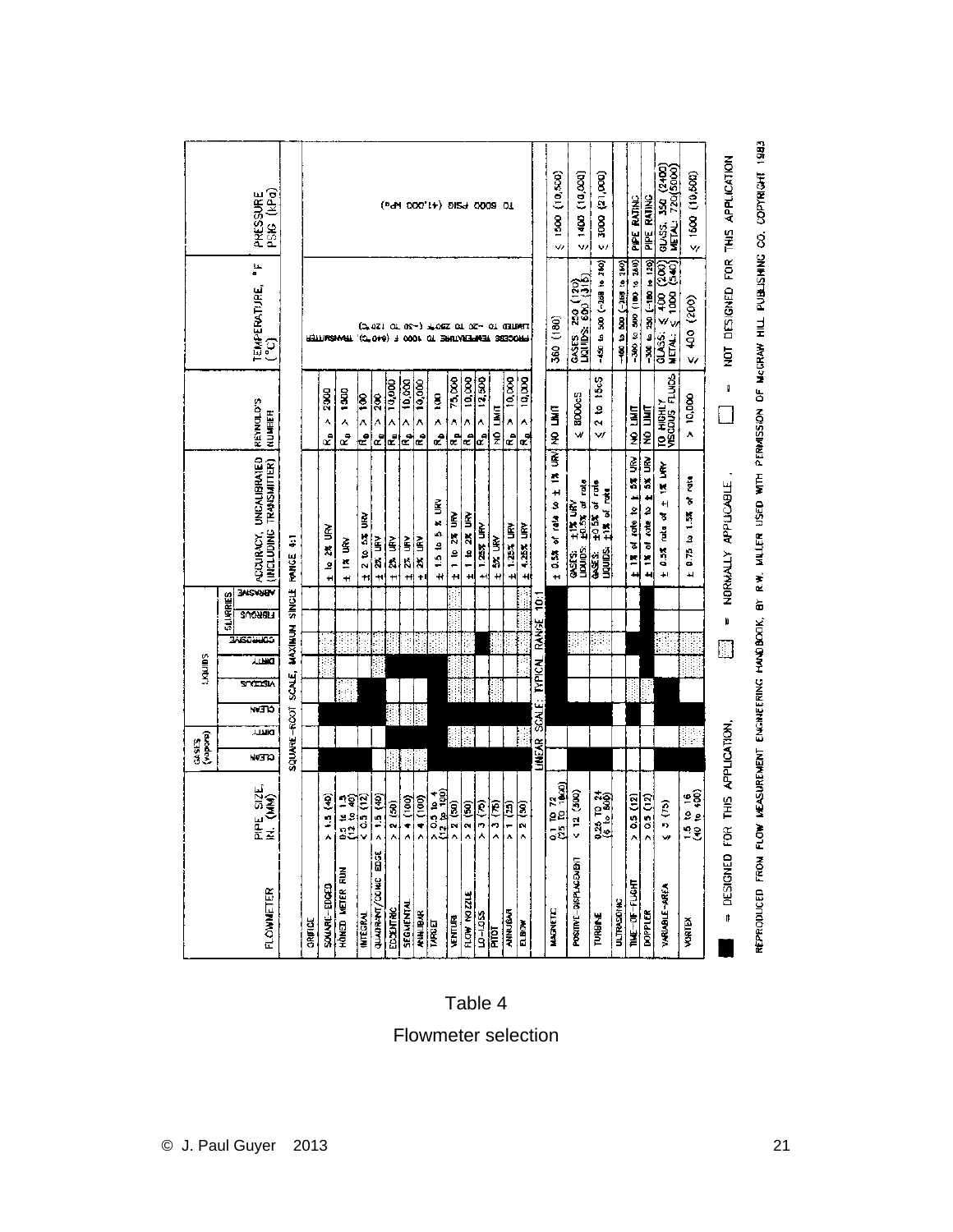**9. RECORDERS.** Recorders are primarily used to record data to provide a permanent record of present and past conditions. Selection of recording signals should be based on the following:

- a) Federal and state requirements
- b) Equipment manufacturer recommendations
- c) Accounting purposes
- d) Safety requirements
- e) Operator requirements

Recorders are available in different sizes, shapes, (roll, fold and circular) and number of recording points. The selection of types should be based on suitability to needs and, in particular, the number of points being recorded. Trend recording is becoming more popular since it allows the selection of a large number of inputs to be recorded and for time periods as desired by the operator. Trend recording also allows for recording of critical points during startup. Most panel-mounted recorders are the 4-inch strip chart type because of space requirements. Most field-mounted recorders are the 12-inch circular large case type, because they usually meet NEMA Type 3 or better protection; see NEMA, Standard Publication/No. 250, Enclosures for Electrical Equipment (1000 volts Maximum). Recorders are normally supplied with 115 V, 60 cycle, or 24 VDC for the chart drives; some can be supplied with a pneumatic impulse or mechanical chart drives.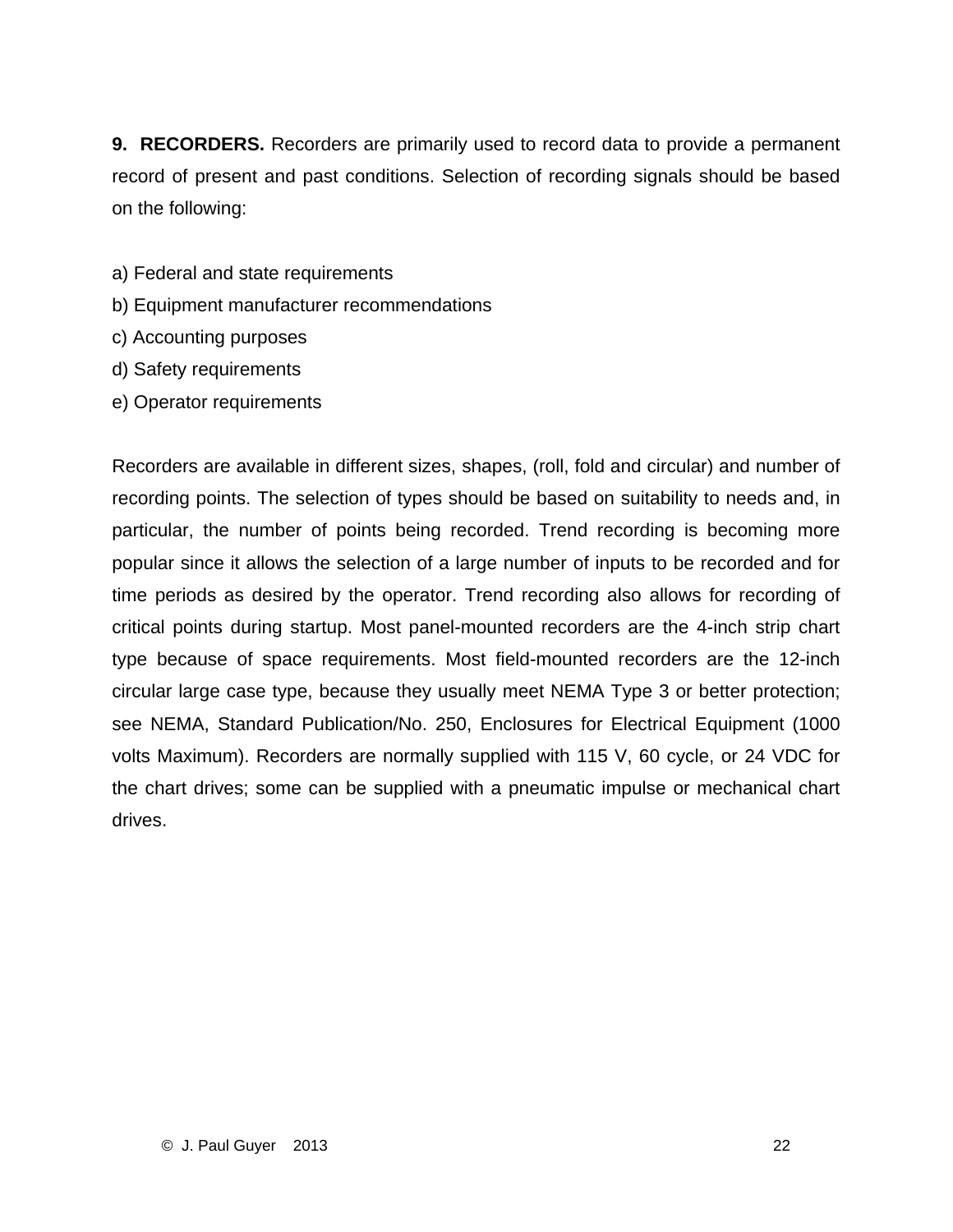**10. CONTROLLERS.** Controllers can be used in either closed loop (feedback) or open loop control configurations. In a closed loop control configuration, a measurement is made of the variable to be controlled, and is compared to a reference or set point. If a difference or offset exists between the measured variable and set point, the automatic controller will change its output in the direction necessary for corrective action to take place. (See Figure 3a). Open loop control simply does not have a measurement sensor to provide an input to the controller for a comparison. See (Figure 3b). Open loop control can also occur when an automatic controller is placed in its manual position; saturation of the controller output at zero or 100 percent of scale; or failure of the final operator, when it can no longer be changed by its input signal. Feed-forward control is relatively new and, in most cases, it is also used in closed loop control configurations. While feedback control is reactive in nature and responds to the effect of an upset which causes an offset between the measured variable and set point of the controller, feed forward schemes respond directly to upsets and, thus, offer improved control. (See Figure 3c). There are also several types of control units available such as:

- a) Ratio control
- b) Cascade control
- c) Auto-selector control
- d) Nonlinear control

These units can be analog type and either electronic or pneumatic; however, additional pieces of instrumentation may be required to actually do the above types of control. With the new microprocessor-based control stations, they can perform most of the types of control listed above without additional devices and still provide 18 or so control algorithms. For standard controller action see Figure 4. For a controller to operate correctly, the controller must be properly tuned. Each controller must be tuned for its control loop; seldom are two alike. This can be time consuming, but it is necessary to have correct controller response to process changes. Some new microprocessor controllers have "Self Tuning" capability. This is a major addition for exact tuning of the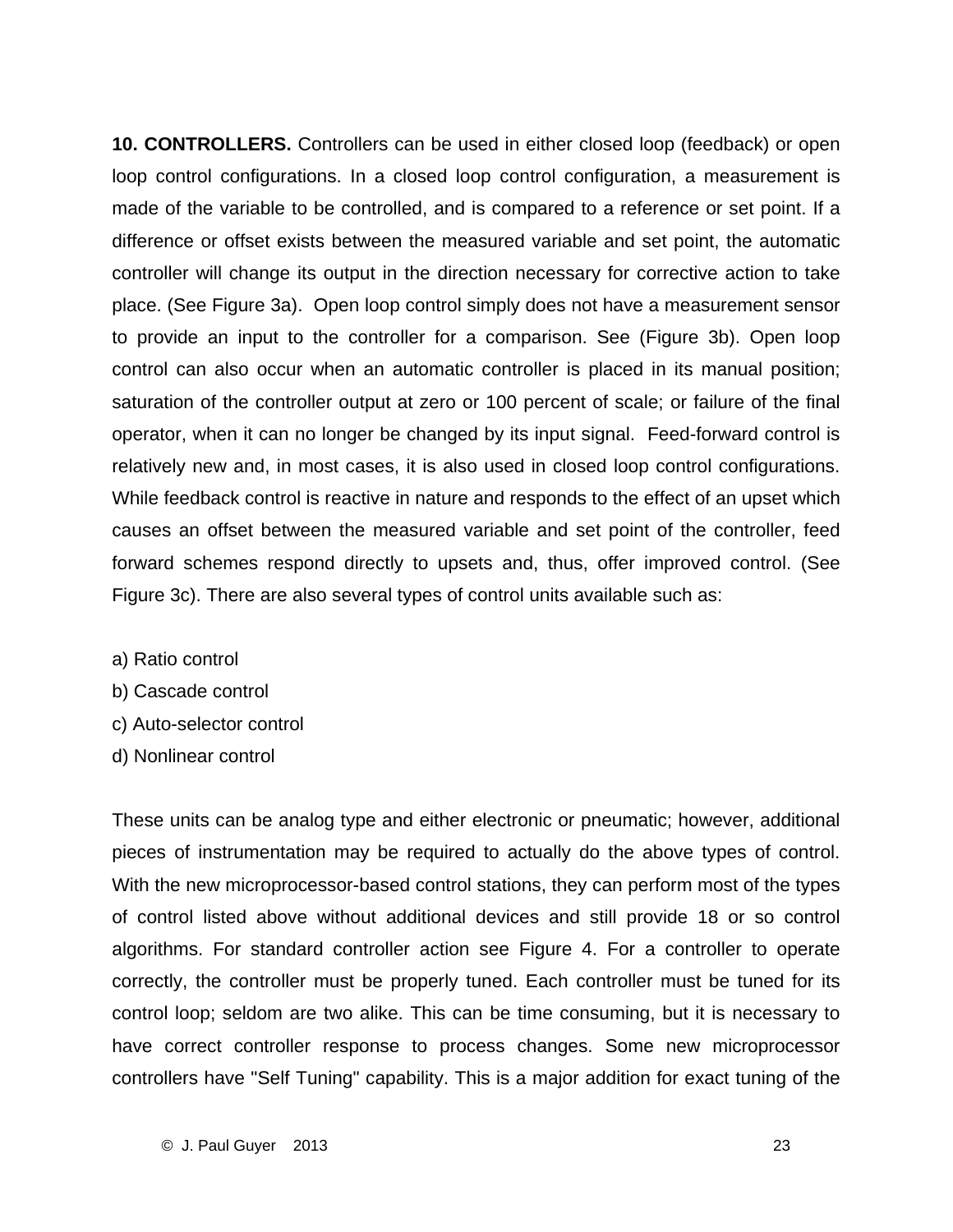control parameters to match the process dynamics. The new microprocessor-based controllers should be given first consideration as they are less expensive, state of the art, and can perform many more functions than a standard analog controller without additional pieces of equipment. These new units should also be considered for retrofit work as they can easily replace old electronic and pneumatic analog controllers and other devices. Some of the new microprocessor-based controllers are configured from push buttons located on the controller face plate. Special calibrators or mini-computers are not required to configure these stand alone controllers.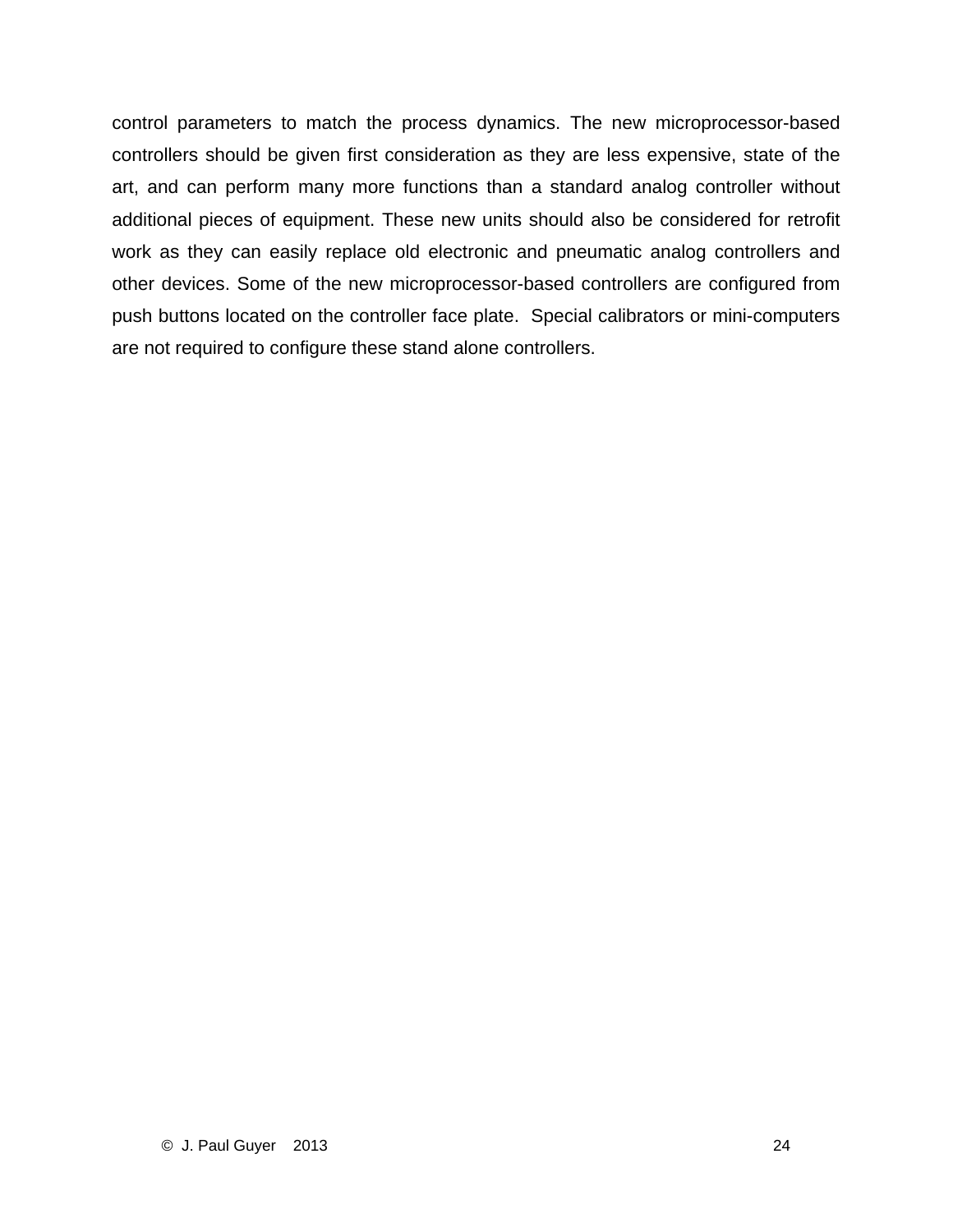



Figure 3 Typical controls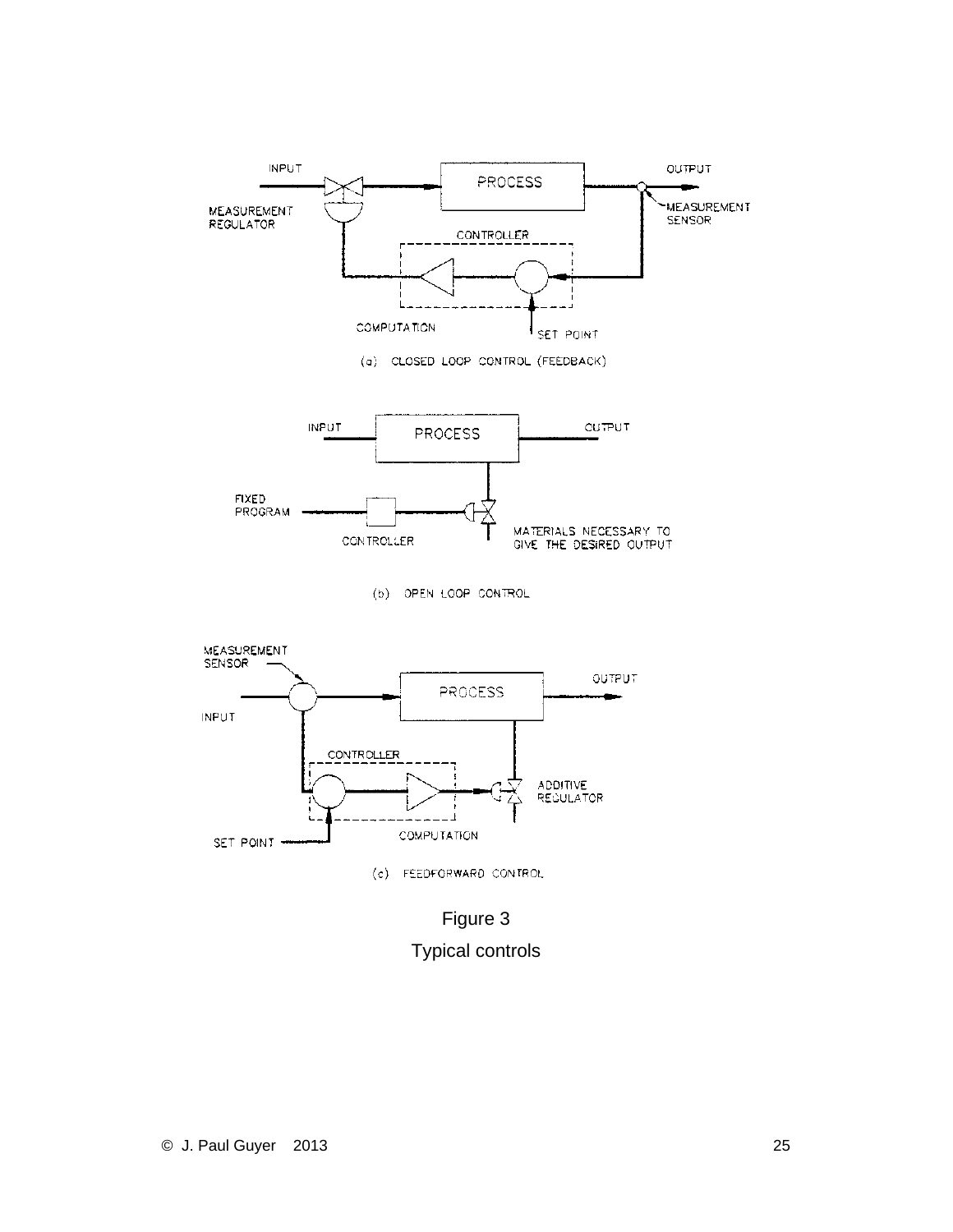

Figure 4 Types of automatic controller action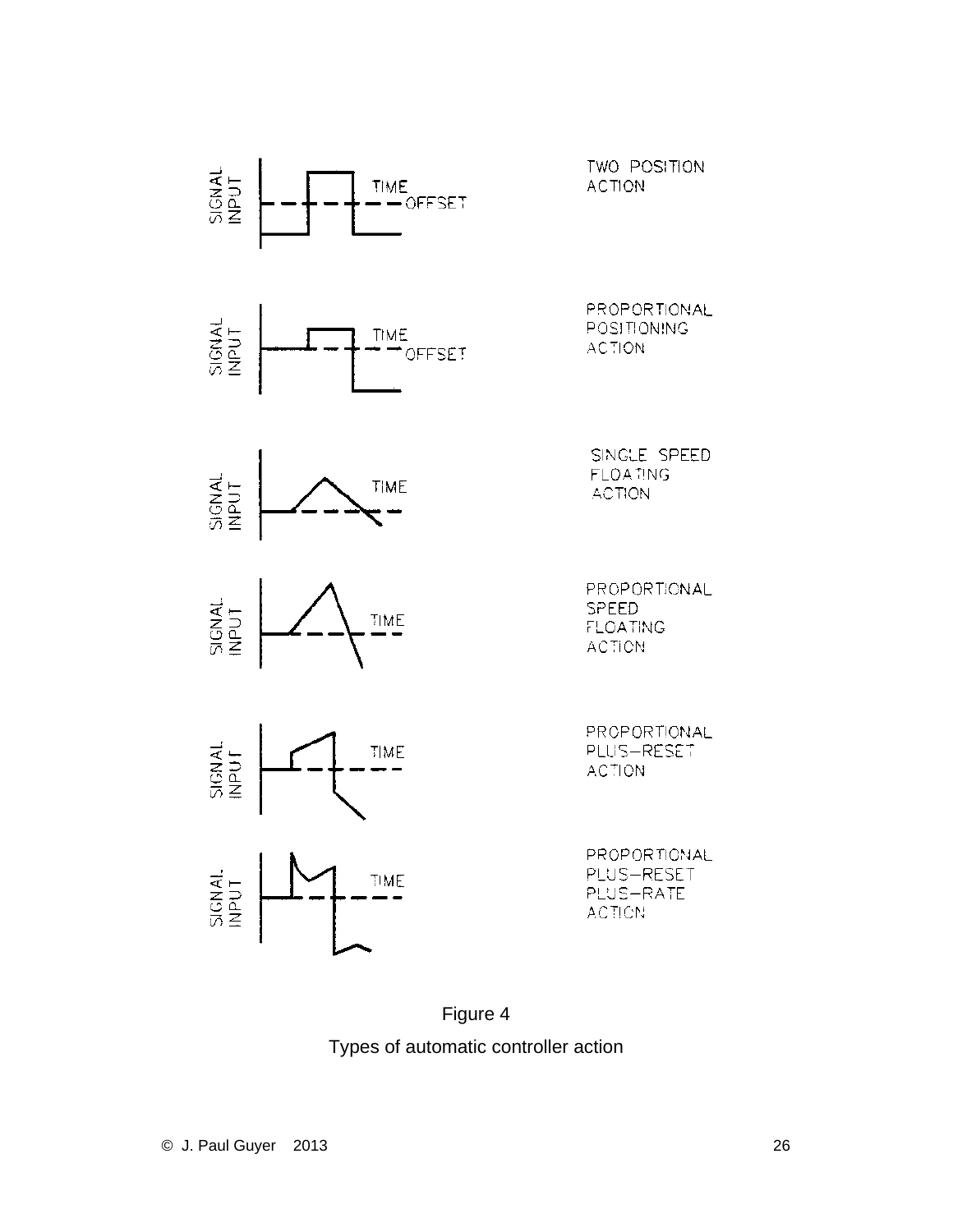**11. OPERATORS.** Operators are used to drive (move) final control elements such as control valves and dampers from one position to another. The general types of operators are pneumatic diaphragm or piston, electric, and electro-hydraulic.

**11.1 PNEUMATIC OPERATORS.** Pneumatic operators including I/P converters are the least expensive when compared to electric or electric-hydraulic types. Operators (final control elements) for major control loops should be pneumatic unless normally furnished otherwise on equipment as standard by a manufacturer.

**11.2 ELECTRIC OPERATORS.** Electric operators are used prevalently in heating, ventilating, and air conditioning systems.

**11.3 Electro-Hydraulic Operators.** Electro-hydraulic operators are used for high force or torque applications and in remote locations where lack of compressed air supply rules out the use of pneumatic operators.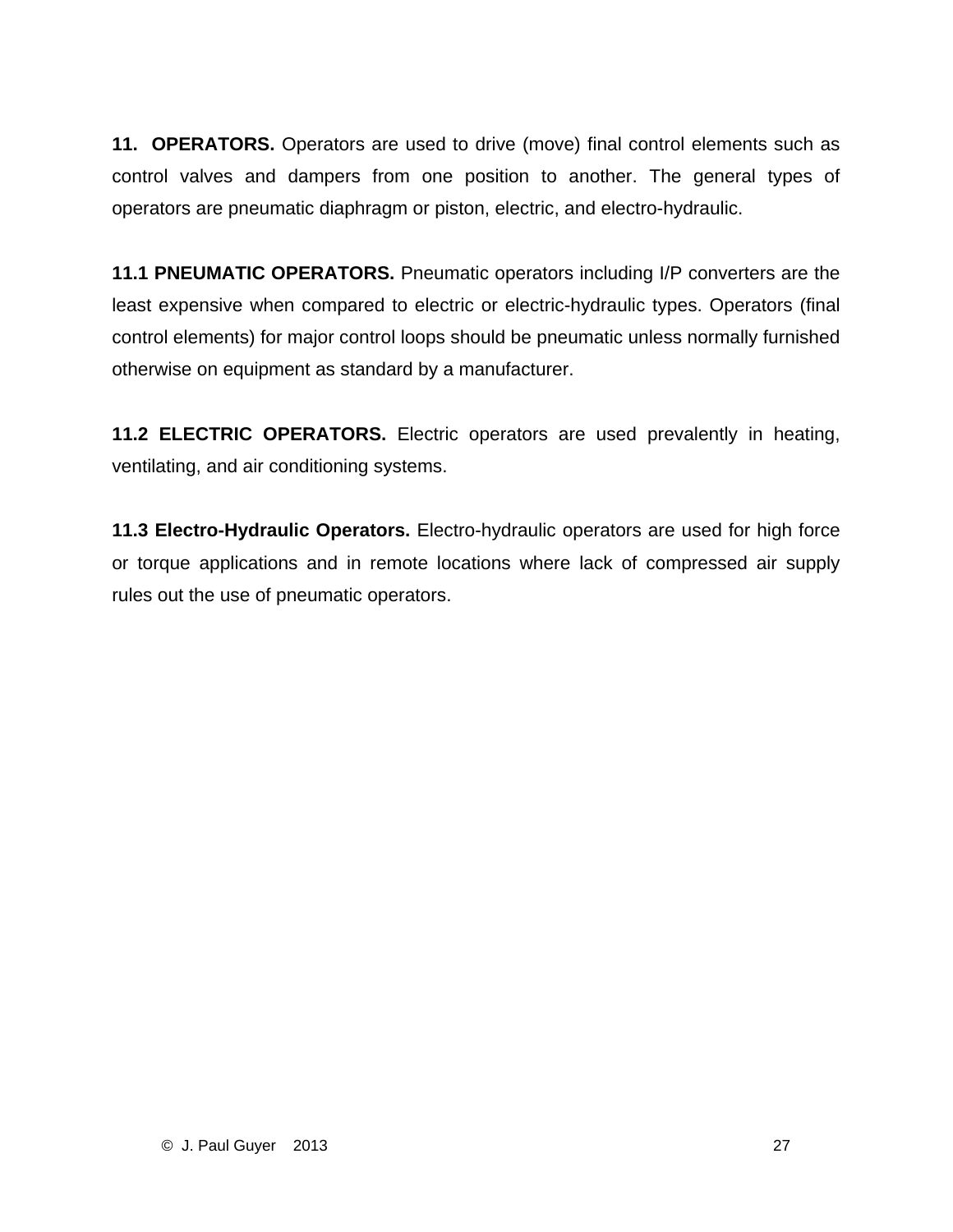**12. POSITIONERS.** Positioners are used on control valves to force the stem and valve plug to move to a position as called for by the control signal. Positioners are used primarily to overcome valve stem friction, to compensate for long pneumatic transmission lines, or when extreme or variable line pressure can offset the valve plug. Every control valve exhibits from 2 to 10 percent hysteresis unless it is equipped with a positioner. The effect of valve position hysteresis is indicated in Figure 5. A positioner should be used for liquid level, volume (as in blending), and weight (as in blending) whenever a two mode controller (proportional plus integral) is used. For temperature control, a positioner will be helpful but not essential. As a general rule, use a positioner on control systems that have a relatively slow response such as liquid level, blending, and temperature control loops. Do not use a positioner on control systems which have a relatively fast response such as liquid pressure, most flow, and some pressure control loops.



Figure 5 Hysteresis caused by friction in a valve